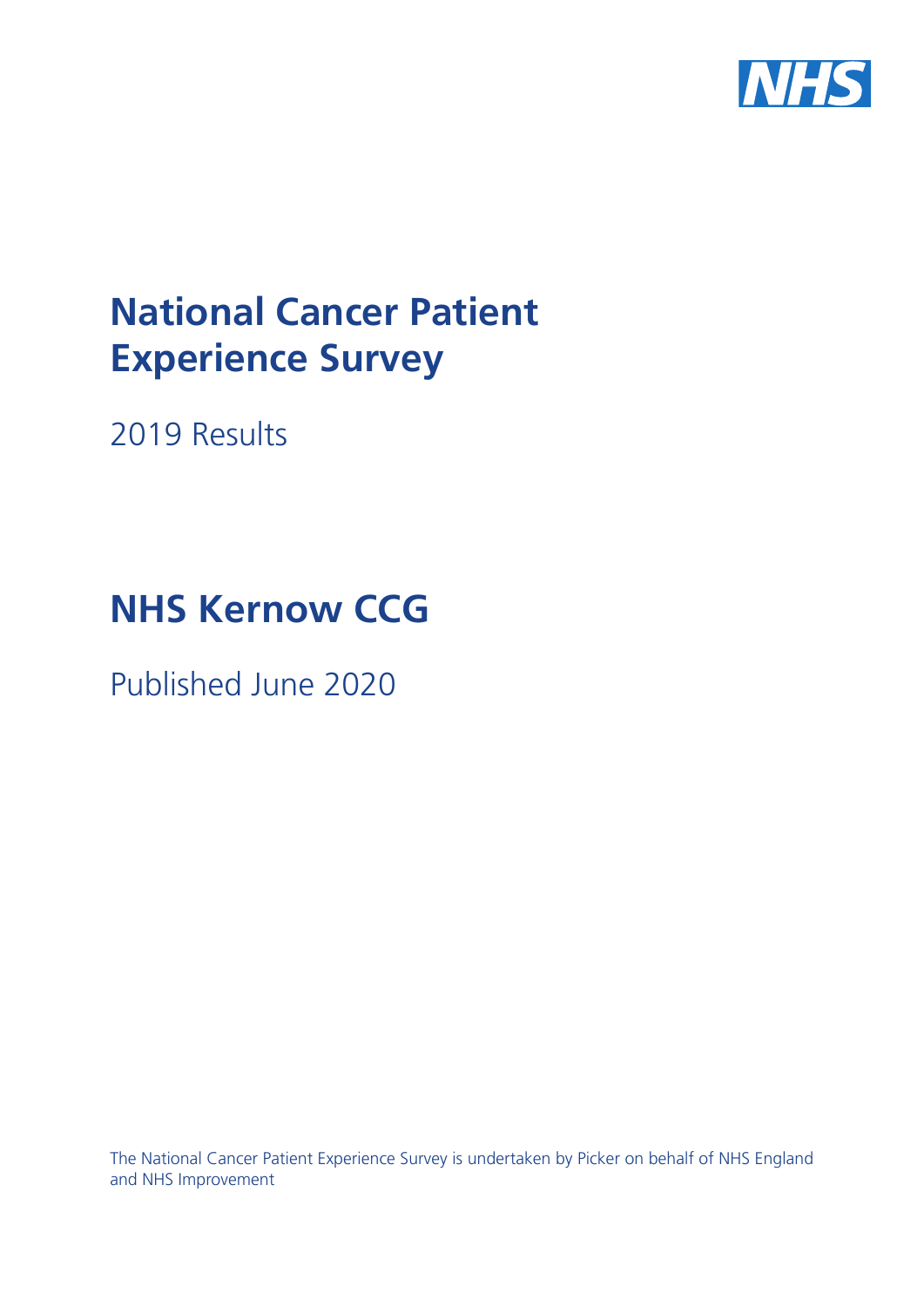# **Executive Summary** Case Mix Adjusted scores

# **Cancer Dashboard Questions**

The following seven questions are included in phase 1 of the Cancer Dashboard developed by Public Health England and NHS England:

Q61. Patient's average rating of care scored from very poor to very good

| $\mathbf 0$ | $\overline{2}$   | 3                                                             | 4 | 5 | 6 | 8 | q   | 10                                                                                            |  |
|-------------|------------------|---------------------------------------------------------------|---|---|---|---|-----|-----------------------------------------------------------------------------------------------|--|
|             |                  |                                                               |   |   |   |   | 8.9 |                                                                                               |  |
| 86%         |                  |                                                               |   |   |   |   |     | Q18. Patient definitely involved as much as they wanted in decisions about care and treatment |  |
| 92%         |                  |                                                               |   |   |   |   |     | Q19. Patient given the name of a CNS who would support them through their treatment           |  |
| 90%         |                  | Q20. Patient found it very or quite easy to contact their CNS |   |   |   |   |     |                                                                                               |  |
| 91%         |                  |                                                               |   |   |   |   |     | Q39. Patient always felt they were treated with respect and dignity while in hospital         |  |
| 97%         | leaving hospital |                                                               |   |   |   |   |     | Q41. Hospital staff told patient who to contact if worried about condition or treatment after |  |
| 62%         | treatment        |                                                               |   |   |   |   |     | Q55. General practice staff definitely did everything they could to support patient during    |  |
|             |                  |                                                               |   |   |   |   |     |                                                                                               |  |

## **Questions Outside Expected Range**

|                                                                                                         |            | Case Mix Adjusted Scores   |                            |                   |  |
|---------------------------------------------------------------------------------------------------------|------------|----------------------------|----------------------------|-------------------|--|
|                                                                                                         | 2019 Score | Lower<br>Expected<br>Range | Upper<br>Expected<br>Range | National<br>Score |  |
| Q7. Test results explained in completely understandable way                                             | 83%        | 77%                        | 82%                        | 80%               |  |
| Q10. Patient told they could bring a family member or friend when first told they had cancer            | 85%        | 73%                        | 81%                        | 77%               |  |
| Q11. Patient felt they were told sensitively that they had cancer                                       | 90%        | 84%                        | 88%                        | 86%               |  |
| Q12. Patient completely understood the explanation of what was wrong                                    | 77%        | 71%                        | 76%                        | 73%               |  |
| Q13. Patient given easy to understand written information about the type of cancer they<br>had          | 79%        | 72%                        | 77%                        | 74%               |  |
| Q14. Patient felt that treatment options were completely explained                                      | 88%        | 81%                        | 86%                        | 83%               |  |
| Q16. Patient definitely given practical advice and support in dealing with side effects of<br>treatment | 71%        | 64%                        | 70%                        | 67%               |  |
| Q18. Patient definitely involved as much as they wanted in decisions about care and<br>treatment        | 86%        | 79%                        | 83%                        | 81%               |  |
| Q20. Patient found it very or quite easy to contact their CNS                                           | 90%        | 82%                        | 88%                        | 85%               |  |
| Q21. Patient got understandable answers to important questions all or most of the time                  | 92%        | 85%                        | 90%                        | 87%               |  |
| Q27. Beforehand, patient had all the information needed about the operation                             | 98%        | 95%                        | 98%                        | 96%               |  |
| Q30. Hospital staff didn't talk in front of patient as if patient wasn't there                          | 89%        | 80%                        | 87%                        | 84%               |  |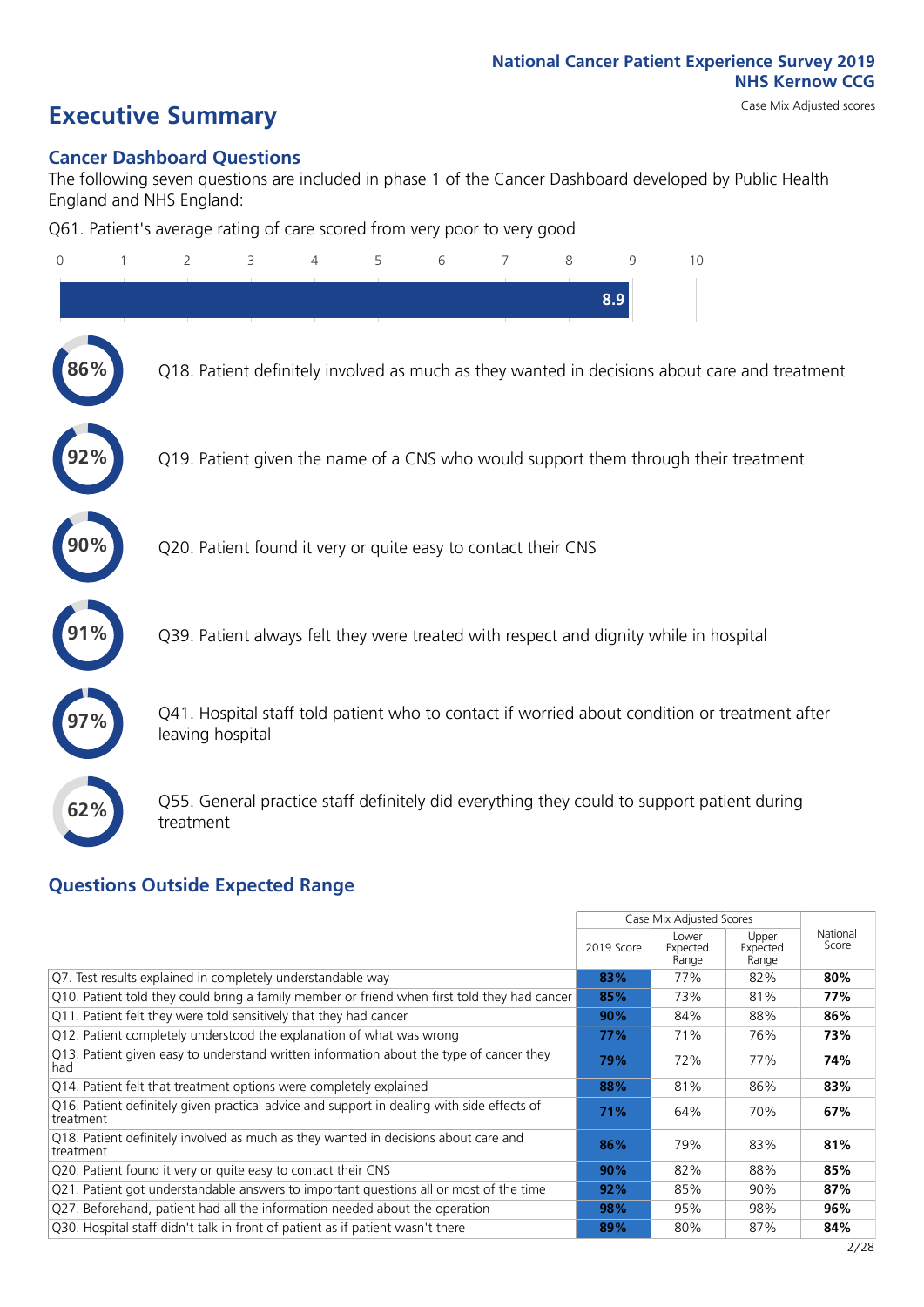|                                                                                                                       |            | Case Mix Adjusted Scores   |                            |                   |  |  |
|-----------------------------------------------------------------------------------------------------------------------|------------|----------------------------|----------------------------|-------------------|--|--|
|                                                                                                                       | 2019 Score | Lower<br>Expected<br>Range | Upper<br>Expected<br>Range | National<br>Score |  |  |
| Q31. Patient had confidence and trust in all doctors treating them                                                    | 87%        | 80%                        | 87%                        | 84%               |  |  |
| Q33. Patient had confidence and trust in all the ward nurses treating them                                            | 79%        | 70%                        | 78%                        | 74%               |  |  |
| Q35. All hospital staff asked patient what name they prefer to be called by                                           | 80%        | 63%                        | 78%                        | 71%               |  |  |
| Q38. Hospital staff definitely did everything they could to help control pain                                         | 87%        | 79%                        | 86%                        | 83%               |  |  |
| Q39. Patient always felt they were treated with respect and dignity while in hospital                                 | 91%        | 85%                        | 91%                        | 88%               |  |  |
| Q41. Hospital staff told patient who to contact if worried about condition or treatment after<br>leaving hospital     | 97%        | 92%                        | 96%                        | 94%               |  |  |
| Q43. Patient definitely found hospital staff to discuss worries or fears during their outpatient<br>or day case visit | 74%        | 67%                        | 74%                        | 71%               |  |  |
| Q55. General practice staff definitely did everything they could to support patient during<br>treatment               | 62%        | 54%                        | 62%                        | 58%               |  |  |
| Q56. Different people treating and caring for patient always work well together to give best<br>possible care         | 77%        | 70%                        | 76%                        | 73%               |  |  |
| Q58. Overall the administration of care was good or very good                                                         | 91%        | 87%                        | 91%                        | 89%               |  |  |
| Q61. Patient's average rating of care scored from very poor to very good                                              | 8.9        | 8.7                        | 8.9                        | 8.8               |  |  |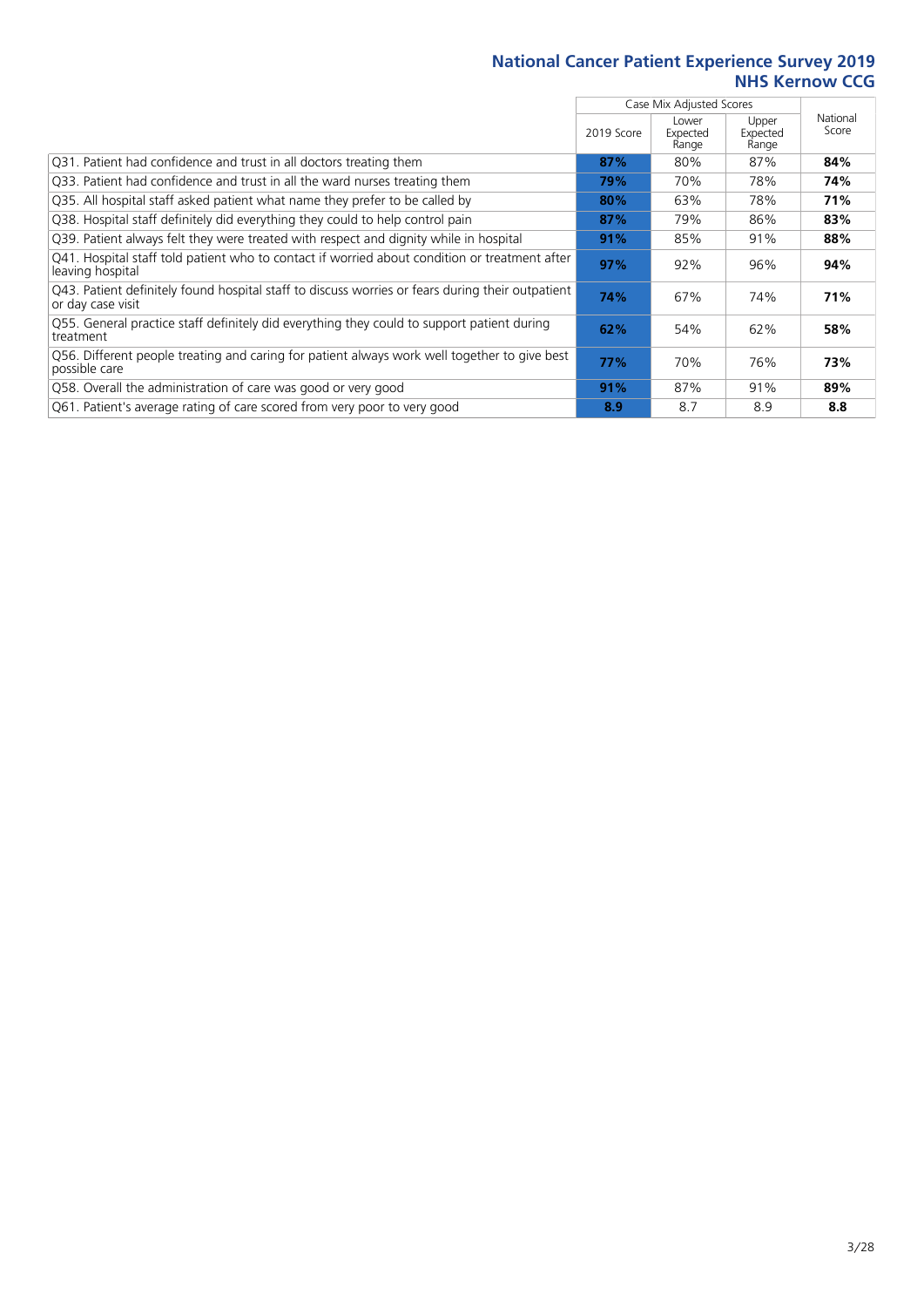# **Introduction**

The National Cancer Patient Experience Survey 2019 is the ninth iteration of the survey first undertaken in 2010. It has been designed to monitor national progress on cancer care; to provide information to drive local quality improvements; to assist commissioners and providers of cancer care; and to inform the work of the various charities and stakeholder groups supporting cancer patients.

The survey was overseen by a national Cancer Patient Experience Advisory Group. This Advisory Group set the principles and objectives of the survey programme and guided questionnaire development. The survey was commissioned and managed by NHS England. The survey provider, Picker, is responsible for designing, running and analysing the survey.

The 2019 survey involved 143 NHS Trusts. Out of 111,366 people, 67,858 people responded to the survey, yielding a response rate of 61%.

# **Methodology**

### **Eligibility, eldwork and survey methods**

The sample for the survey included all adult (aged 16 and over) NHS patients, with a confirmed primary diagnosis of cancer, discharged from an NHS Trust after an inpatient episode or day case attendance for cancer related treatment in the months of April, May and June 2019. The fieldwork for the survey was undertaken between December 2019 and March 2020.

As in the previous four years, the survey used a mixed mode methodology. Questionnaires were sent by post, with two reminders where necessary, but also included an option to complete the questionnaire online. A Freephone helpline and email was available for respondents to opt out, ask questions about the survey, enable them to complete their questionnaire over the phone and provide access to a translation and interpreting facility for those whose first language was not English.

### **Case-mix adjustment**

Both unadjusted and adjusted scores are presented in this report. Case-mix adjusted scores allows us to account for the impact that differing patient populations might have on results. By using the case-mix adjusted estimates we can obtain a greater understanding of how a CCG is performing given their patient population. The factors taken into account in this case-mix adjustment are gender, age, ethnic group, deprivation, and tumour group.

## **Scoring methodology**

Fifty-two questions from the questionnaire are scored as these questions relate directly to patient experience. For all but one question (Q61), scores are presented as the percentage of positive responses out of all scored responses. For Q61, respondents rate their overall care on a scale of 0 to 10, of which the average was calculated for this question's presented score. The percentages in this report have been rounded to the nearest percentage point. Therefore, in some cases the figures do not appear to add up to 100%.

### **Statistical significance**

In the reporting of 2019 results, appropriate statistical tests have been undertaken to identify unadjusted scores for which the change over time is 'statistically significant'. Thirty-seven scored questions in 2019 have been compared with those of 2018 and a statistically significant change between the two years has been reported where identified.

For the scored questions that are comparable beyond 2018, statistically significant change over the five years has also been reported where identified. A statistically significant difference means that the change in the result is very unlikely to have occurred by sampling variation.

### **Suppression**

#### **Question-level suppression**

For scores where the base size per question is  $<$ 21, the score will be suppressed and replaced with an asterisk (\*). The base size will include neutral response options.

### **Double suppression**

If any group within a particular sub-group breakdown (such as the tumour group breakdown) has <21 responses, then the figure for this particular group is suppressed and replaced with an asterisk (\*). If there is only one group within the sub-group breakdown that has <21 respondents, and is therefore suppressed, the group with the next lowest number of respondents is also supressed and replaced with an asterisk (\*) (regardless if it is greater than or less than 21).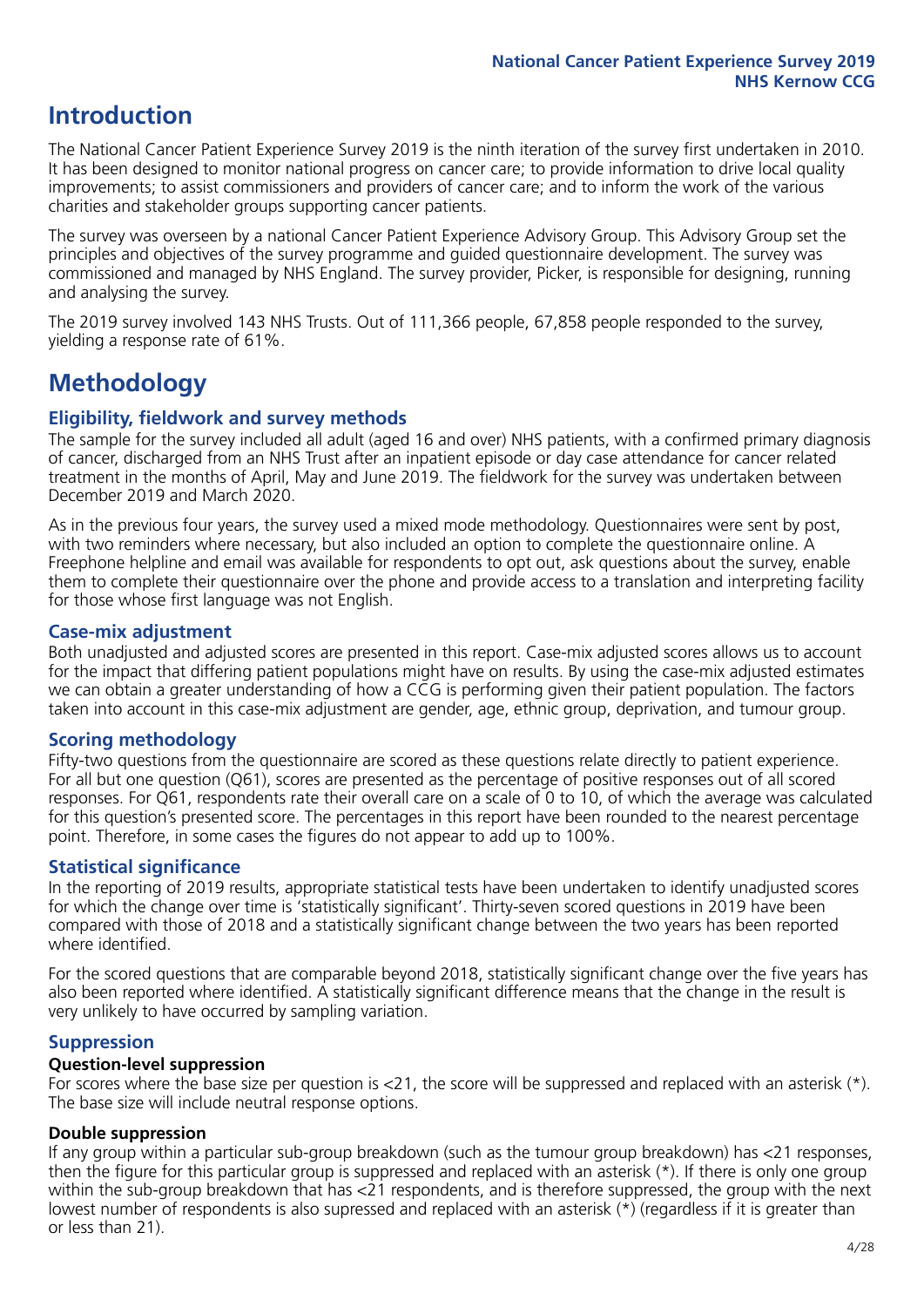# **Understanding the results**

This report shows how this CCG scored for each question in the survey, compared with national results and previous year's results. It is aimed at helping individual CCGs to understand their performance and identify areas for local improvement. Below is a description of the type of results presented within this report and how to understand them.

### **Expected range charts**

The expected range charts in this report show a bar with the lowest and highest score received for each question nationally. Within this bar, an expected range is given (in grey) and a black diamond represents the actual score for this CCG.

CCGs whose score is above the upper limit of the expected range (in the dark blue) are positive outliers, with a score statistically significantly higher than the national mean. This indicates that the CCG performs better than what CCGs of the same size and demographics are expected to perform. The opposite is true if the score is below the lower limit of the expected range (in the light blue); these are negative outliers. For scores within the expected range (in the grey), the score is what we would expect given the CCG's size and demographics.

### **Comparability tables**

The comparability tables show the 2018 and 2019 unadjusted scores for this CCG for each scored question. If there is a significant change from 2018 and 2019 or overall from 2015 to 2019, an arrow will be presented for the direction of change. The adjusted 2019 score will also be presented for each scored question along with the lower and upper expected range and national score. Scores above the upper limit of the expected range will be highlighted dark blue, scores below the lower limit of the expected range will be highlighted light blue, and scores within the lower and upper limit of the expected ranges will be highlighted grey.

### **Tumour type tables**

The tumour type tables show the unadjusted scores for each scored question for each of the 13 tumour groups. The national score for that tumour group is also shown. Unadjusted scores for the same tumour type across different CCGs may not be comparable, as they do not account for the impact that differing patient populations might have on results. Central nervous system is abbreviated as 'CNS' and lower gastrointestinal tract is abbreviated as 'LGT' throughout this report.

### **Year on year charts**

The year on year charts show five columns representing the unadjusted scores of the last five years (2015, 2016, 2017, 2018 and 2019) for each scored question.

#### **Notes on specific questions**

Following the development phase of the 2019 survey, several changes were made to the questionnaire. Six scored questions were amended (Q5, Q18, Q30, Q35, Q56 and Q60) and one non-scored question (Q29) was amended that impacted the comparability of questions Q30 to Q41. Of all questions changed or impacted by change, only Q60 is presented with historical comparisons; though the results should be interpreted with caution.

### **Unadjusted data and case-mix adjusted data**

Unadjusted data should be used to see the actual responses from patients relating to the CCG. Case-mix adjusted data, together with expected ranges, should be used to understand whether the results are significantly higher or lower than national results taking account of the patient mix.

# **Further information**

This research was carried out in accordance with the international standard for organisations conducting social research (accreditation to ISO20252:2012; certificate number GB08/74322). The 2019 survey data has been produced and published in line with the Code of Practice for Official Statistics.

For more information on the methodology, please see the Technical Document. It can be viewed along with the 2019 questionnaire and survey quidance on the website at [www.ncpes.co.uk](https://www.ncpes.co.uk/supporting-documents). For all other outputs at National, Trust, CCG and Cancer Alliance level, please see the PDF reports, Excel tables and dashboards at [www.ncpes.co.uk.](https://www.ncpes.co.uk/current-results)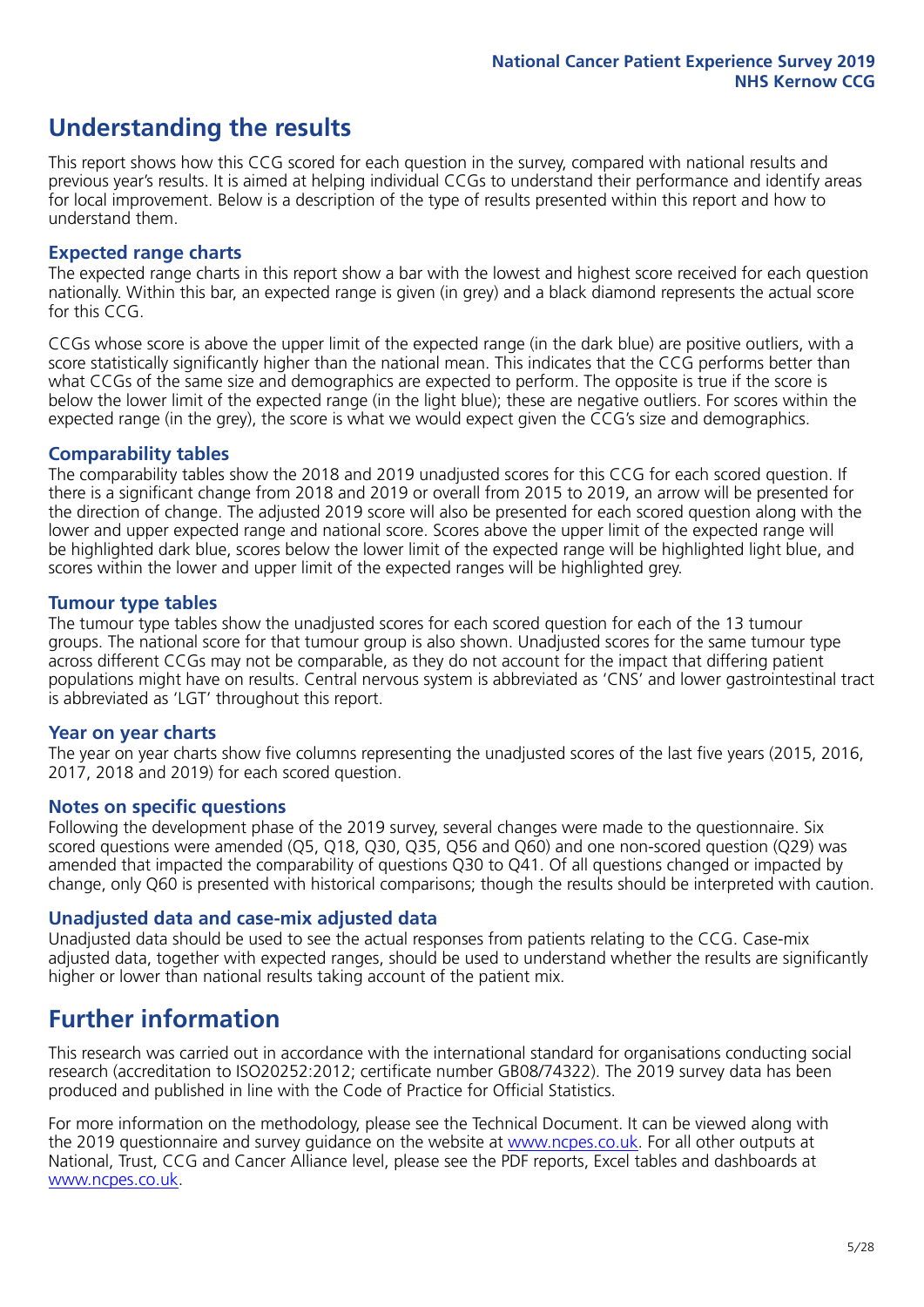## **Response Rate**

### **Overall Response Rate**

1,082 patients responded out of a total of 1,565 patients, resulting in a response rate of 69%.

|          | Sample Size | Adjusted<br>Sample | Completed | Response Rate |
|----------|-------------|--------------------|-----------|---------------|
| CCG      | 1.669       | 1.565              | 1.082     | 69%           |
| National | 119,855     | 111.366            | 67.858    | 61%           |

### **Respondents by Survey Type**

|                            | Number of<br>Respondents |
|----------------------------|--------------------------|
| Online                     | 102                      |
| Paper                      | 980                      |
| Phone                      | $\left( \right)$         |
| <b>Translation Service</b> |                          |

### **Respondents by Tumour Group**

|                      | Number of<br>Respondents |
|----------------------|--------------------------|
| Brain / CNS          | հ                        |
| <b>Breast</b>        | 309                      |
| Colorectal / LGT     | 68                       |
| Gynaecological       | 50                       |
| Haematological       | 167                      |
| <b>Head and Neck</b> | 33                       |
| Lung                 | 60                       |
| Prostate             | 123                      |
| Sarcoma              | 11                       |
| Skin                 | 75                       |
| Upper Gastro         | 33                       |
| Urological           | 60                       |
| Other                | 87                       |

### **Respondents by Age and Gender**

Respondents year of birth has been used to determine age. This information has been amalgamated into 8 age bands. The age and gender distribution for the CCG was as follows:

|        | Age 16-24 | Age 25-34 | Age 35-44 | Age 45-54 | Age 55-64 | Age 65-74 | Age 75-84 | Age 85+ | Total |
|--------|-----------|-----------|-----------|-----------|-----------|-----------|-----------|---------|-------|
| Male   |           |           |           | 21        | 73        | 204       | 142       | 22      | 475   |
| Female |           |           | 23        | 93        | 155       | 195       | 107       | 28      | 607   |
| Total  |           |           | 31        | 114       | 228       | 399       | 249       | 50      | 1,082 |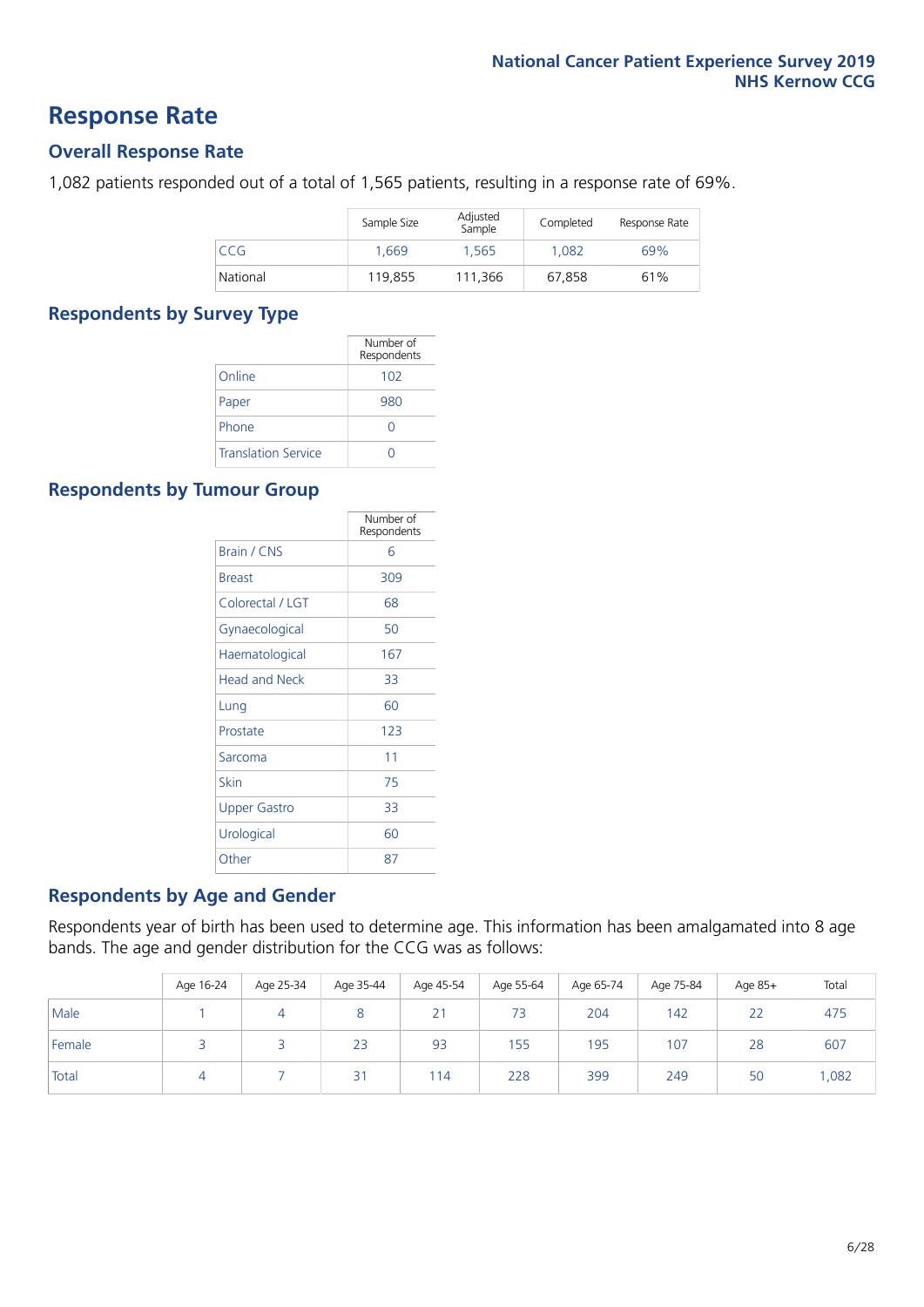# **Expected Range Charts**

| Lower Expected Range<br>Average                                                                                                        |       |     | Upper Expected Range |     |     |     |     | Case Mix Adjusted Score |            |                               |          |
|----------------------------------------------------------------------------------------------------------------------------------------|-------|-----|----------------------|-----|-----|-----|-----|-------------------------|------------|-------------------------------|----------|
| <b>SEEING YOUR GP</b>                                                                                                                  | 0%    | 10% | 20%                  | 30% | 40% | 50% | 60% | 70%                     | 80%        |                               | 90% 100% |
| Q1. Saw GP once or twice before being told they needed to go to<br>hospital<br>Q2. Patient thought they were seen as soon as necessary |       |     |                      |     |     |     |     |                         | 78%<br>85% |                               |          |
| <b>DIAGNOSTIC TESTS</b>                                                                                                                | $0\%$ | 10% | 20%                  | 30% | 40% | 50% | 60% | 70%                     | 80%        |                               | 90% 100% |
| Q5. Received all the information needed about the test                                                                                 |       |     |                      |     |     |     |     |                         |            |                               | 96%      |
| Q6. The length of time waiting for the test to be done was about<br>right                                                              |       |     |                      |     |     |     |     |                         |            | 88%                           |          |
| Q7. Test results explained in completely understandable way                                                                            |       |     |                      |     |     |     |     |                         | 83%        |                               |          |
| <b>FINDING OUT WHAT WAS WRONG WITH YOU</b>                                                                                             | $0\%$ | 10% | 20%                  | 30% | 40% | 50% | 60% | 70%                     | 80%        |                               | 90% 100% |
| Q10. Patient told they could bring a family member or friend when<br>first told they had cancer                                        |       |     |                      |     |     |     |     |                         | 85%<br>♦   |                               |          |
| Q11. Patient felt they were told sensitively that they had cancer                                                                      |       |     |                      |     |     |     |     |                         |            | 90%                           |          |
| Q12. Patient completely understood the explanation of what was<br>wrong                                                                |       |     |                      |     |     |     |     |                         | 77%        |                               |          |
| Q13. Patient given easy to understand written information about<br>the type of cancer they had                                         |       |     |                      |     |     |     |     |                         | 79%<br>♦   |                               |          |
| <b>DECIDING THE BEST TREATMENT FOR YOU</b>                                                                                             | 0%    | 10% | 20%                  | 30% | 40% | 50% | 60% | 70%                     | 80%        | 90%                           | 100%     |
| Q14. Patient felt that treatment options were completely explained                                                                     |       |     |                      |     |     |     |     |                         |            | 88%                           |          |
| Q15. Patient felt possible side effects were definitely explained in<br>an understandable way                                          |       |     |                      |     |     |     |     |                         | 75%        |                               |          |
| Q16. Patient definitely given practical advice and support in dealing<br>with side effects of treatment                                |       |     |                      |     |     |     |     | 71%                     |            |                               |          |
| Q17. Patient definitely told about side effects that could affect<br>them in the future                                                |       |     |                      |     |     |     | 59% |                         |            |                               |          |
| Q18. Patient definitely involved as much as they wanted in<br>decisions about care and treatment                                       |       |     |                      |     |     |     |     |                         |            | 86%<br>♦                      |          |
| <b>CLINICAL NURSE SPECIALIST (CNS)</b>                                                                                                 | 0%    | 10% | 20%                  | 30% | 40% | 50% | 60% | 70%                     | 80%        |                               | 90% 100% |
| Q19. Patient given the name of a CNS who would support them<br>through their treatment                                                 |       |     |                      |     |     |     |     |                         |            | 92%                           |          |
| Q20. Patient found it very or quite easy to contact their CNS                                                                          |       |     |                      |     |     |     |     |                         |            | 90%<br>$\ddot{\blacklozenge}$ |          |
| Q21. Patient got understandable answers to important questions<br>all or most of the time                                              |       |     |                      |     |     |     |     |                         |            | 92%<br>$ \diamondsuit$        |          |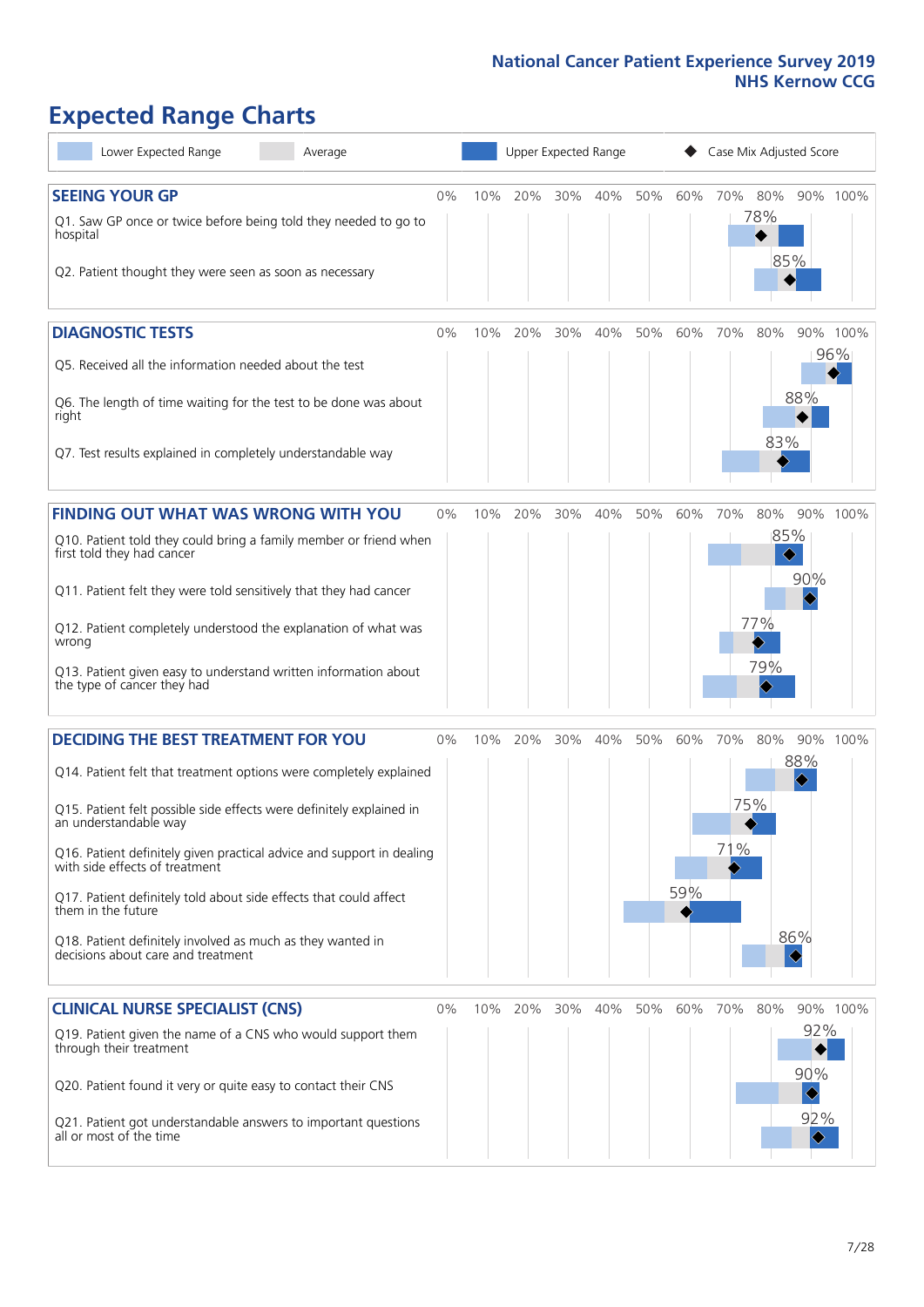# **Expected Range Charts**

| Lower Expected Range<br>Average                                                                                   |       | Upper Expected Range |     |     |     |     | Case Mix Adjusted Score |         |                                     |                                 |          |
|-------------------------------------------------------------------------------------------------------------------|-------|----------------------|-----|-----|-----|-----|-------------------------|---------|-------------------------------------|---------------------------------|----------|
| <b>SUPPORT FOR PEOPLE WITH CANCER</b><br>Q22. Hospital staff gave information about support or self-help          | 0%    | 10%                  | 20% | 30% | 40% | 50% |                         | 60% 70% | 80%                                 | 90%                             | 90% 100% |
| groups for people with cancer                                                                                     |       |                      |     |     |     |     |                         |         |                                     | 87%                             |          |
| Q23. Hospital staff discussed or gave information about the impact<br>cancer could have on day to day activities  |       |                      |     |     |     |     |                         |         |                                     |                                 |          |
| Q24. Hospital staff gave information on getting financial help or<br>possible benefits                            |       |                      |     |     |     |     |                         | 66%     |                                     |                                 |          |
| Q25. Hospital staff told patient they could get free prescriptions                                                |       |                      |     |     |     |     |                         |         | 82%                                 |                                 |          |
| <b>OPERATIONS</b>                                                                                                 | $0\%$ | 10%                  | 20% | 30% | 40% | 50% | 60%                     | 70%     | 80%                                 |                                 | 90% 100% |
| Q27. Beforehand, patient had all the information needed about the<br>operation                                    |       |                      |     |     |     |     |                         |         |                                     |                                 | 98%      |
| Q28. Afterwards, staff completely explained how operation had<br>gone in understandable way                       |       |                      |     |     |     |     |                         |         | 82%                                 |                                 |          |
| <b>HOSPITAL CARE AS AN INPATIENT</b>                                                                              | $0\%$ | 10%                  | 20% | 30% | 40% | 50% | 60%                     | 70%     | 80%                                 |                                 | 90% 100% |
| Q30. Hospital staff didn't talk in front of patient as if patient wasn't<br>there                                 |       |                      |     |     |     |     |                         |         |                                     | 89%<br>$\color{black} \diamond$ |          |
| Q31. Patient had confidence and trust in all doctors treating them                                                |       |                      |     |     |     |     |                         |         |                                     | 87%                             |          |
| Q32. Patient's family or someone close definitely felt able to talk to<br>a doctor                                |       |                      |     |     |     |     |                         |         | 77%                                 |                                 |          |
| Q33. Patient had confidence and trust in all the ward nurses<br>treating them                                     |       |                      |     |     |     |     |                         |         | 79%                                 |                                 |          |
| Q34. Patient thought there were always or nearly always enough<br>nurses on duty to care for them                 |       |                      |     |     |     |     |                         | 68%     |                                     |                                 |          |
| Q35. All hospital staff asked patient what name they prefer to be<br>called by                                    |       |                      |     |     |     |     |                         |         | 80%<br>$\color{black}\blacklozenge$ |                                 |          |
| Q36. Patient always given enough privacy when discussing<br>condition or treatment                                |       |                      |     |     |     |     |                         |         | 84%                                 |                                 |          |
| Q37. Patient definitely found hospital staff to discuss worries or<br>fears during their inpatient visit          |       |                      |     |     |     |     | 56%                     |         |                                     |                                 |          |
| Q38. Hospital staff definitely did everything they could to help<br>control pain                                  |       |                      |     |     |     |     |                         |         |                                     | 87%                             |          |
| Q39. Patient always felt they were treated with respect and dignity<br>while in hospital                          |       |                      |     |     |     |     |                         |         |                                     | 91%                             |          |
| Q40. Patient given clear written information about what should or<br>should not do after leaving hospital         |       |                      |     |     |     |     |                         |         |                                     | 86%                             |          |
| Q41. Hospital staff told patient who to contact if worried about<br>condition or treatment after leaving hospital |       |                      |     |     |     |     |                         |         |                                     |                                 | 97%      |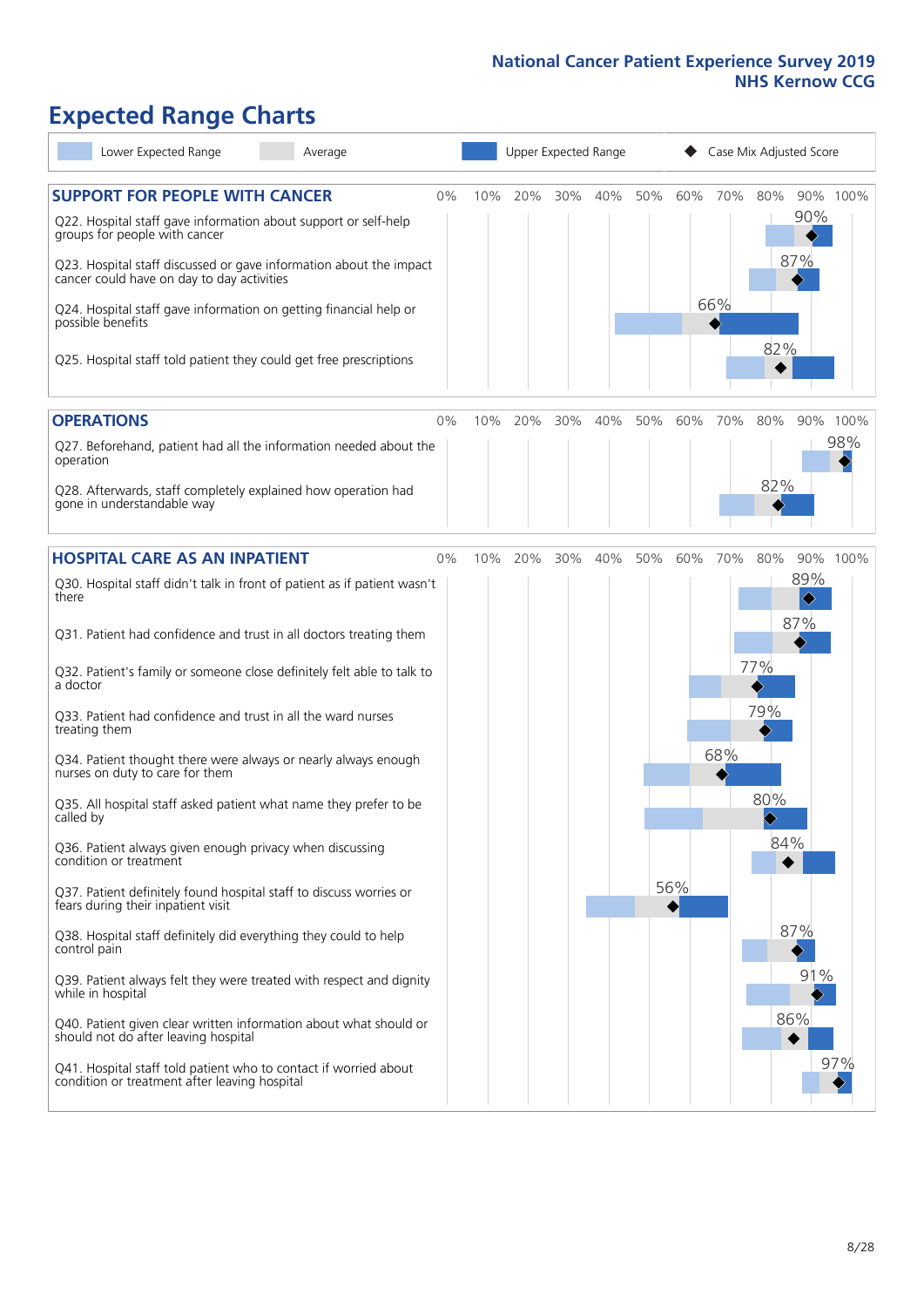# **Expected Range Charts**

| Lower Expected Range<br>Average                                                                                       |                | Upper Expected Range |     |     |     |     |     | Case Mix Adjusted Score |                |     |          |  |
|-----------------------------------------------------------------------------------------------------------------------|----------------|----------------------|-----|-----|-----|-----|-----|-------------------------|----------------|-----|----------|--|
| <b>HOSPITAL CARE AS A DAY PATIENT / OUTPATIENT 0%</b>                                                                 |                | 10%                  | 20% | 30% | 40% | 50% | 60% |                         | 70% 80%<br>74% |     | 90% 100% |  |
| Q43. Patient definitely found hospital staff to discuss worries or<br>fears during their outpatient or day case visit |                |                      |     |     |     |     |     |                         |                |     |          |  |
| Q44. Cancer doctor had the right documents at patient's last<br>outpatient appointment                                |                |                      |     |     |     |     |     |                         |                | 95% |          |  |
| Q46. Beforehand patient completely had all information needed<br>about radiotherapy treatment                         |                |                      |     |     |     |     |     |                         |                | 86% |          |  |
| Q47. Patient completely given understandable information about<br>whether radiotherapy was working                    |                |                      |     |     |     |     | 60% |                         |                |     |          |  |
| Q49. Beforehand patient completely had all information needed<br>about chemotherapy treatment                         |                |                      |     |     |     |     |     |                         |                | 85% |          |  |
| Q50. Patient given enough information about whether<br>chemotherapy was working in a completely understandable way    |                |                      |     |     |     |     |     | 70%                     |                |     |          |  |
| <b>HOME CARE AND SUPPORT</b>                                                                                          | 0%             | 10%                  | 20% | 30% | 40% | 50% | 60% | 70%                     | 80%            |     | 90% 100% |  |
| Q51. Hospital staff definitely gave family or someone close all the<br>information needed to help care at home        |                |                      |     |     |     |     | 62% |                         |                |     |          |  |
| Q52. Patient definitely given enough support from health or social<br>services during treatment                       |                |                      |     |     |     |     | 58% |                         |                |     |          |  |
| Q53. Patient definitely given enough support from health or social<br>services after treatment                        |                |                      |     |     |     | 49% |     |                         |                |     |          |  |
| <b>CARE FROM YOUR GENERAL PRACTICE</b>                                                                                | 0%             | 10%                  | 20% | 30% | 40% | 50% | 60% | 70%                     | 80%            |     | 90% 100% |  |
| Q54. GP given enough information about patient's condition and<br>treatment                                           |                |                      |     |     |     |     |     |                         |                |     | 96%      |  |
| Q55. General practice staff definitely did everything they could to<br>support patient during treatment               |                |                      |     |     |     |     | 62% |                         |                |     |          |  |
| <b>YOUR OVERALL NHS CARE</b>                                                                                          | 0%             | $10\%$               | 20% | 30% | 40% | 50% | 60% | 70%                     | 80%            |     | 90% 100% |  |
| Q56. Different people treating and caring for patient always work<br>well together to give best possible care         |                |                      |     |     |     |     |     |                         | 77%            |     |          |  |
| Q57. Patient given a care plan                                                                                        |                |                      |     |     | 36% |     |     |                         |                |     |          |  |
| Q58. Overall the administration of care was good or very good                                                         |                |                      |     |     |     |     |     |                         |                | 91% |          |  |
| Q59. Patient felt length of time for attending clinics and<br>appointments for cancer was about right                 |                |                      |     |     |     |     |     | 69%                     |                |     |          |  |
| Q60. Someone discussed with patient whether they would like to<br>take part in cancer research                        |                |                      |     |     | 37% |     |     |                         |                |     |          |  |
|                                                                                                                       | $\overline{0}$ |                      | 2   | 3   | 4   | 5   | 6   | 7                       | 8              | 9   | 10       |  |
| Q61. Patient's average rating of care scored from very poor to very<br>good                                           |                |                      |     |     |     |     |     |                         |                | 8.9 |          |  |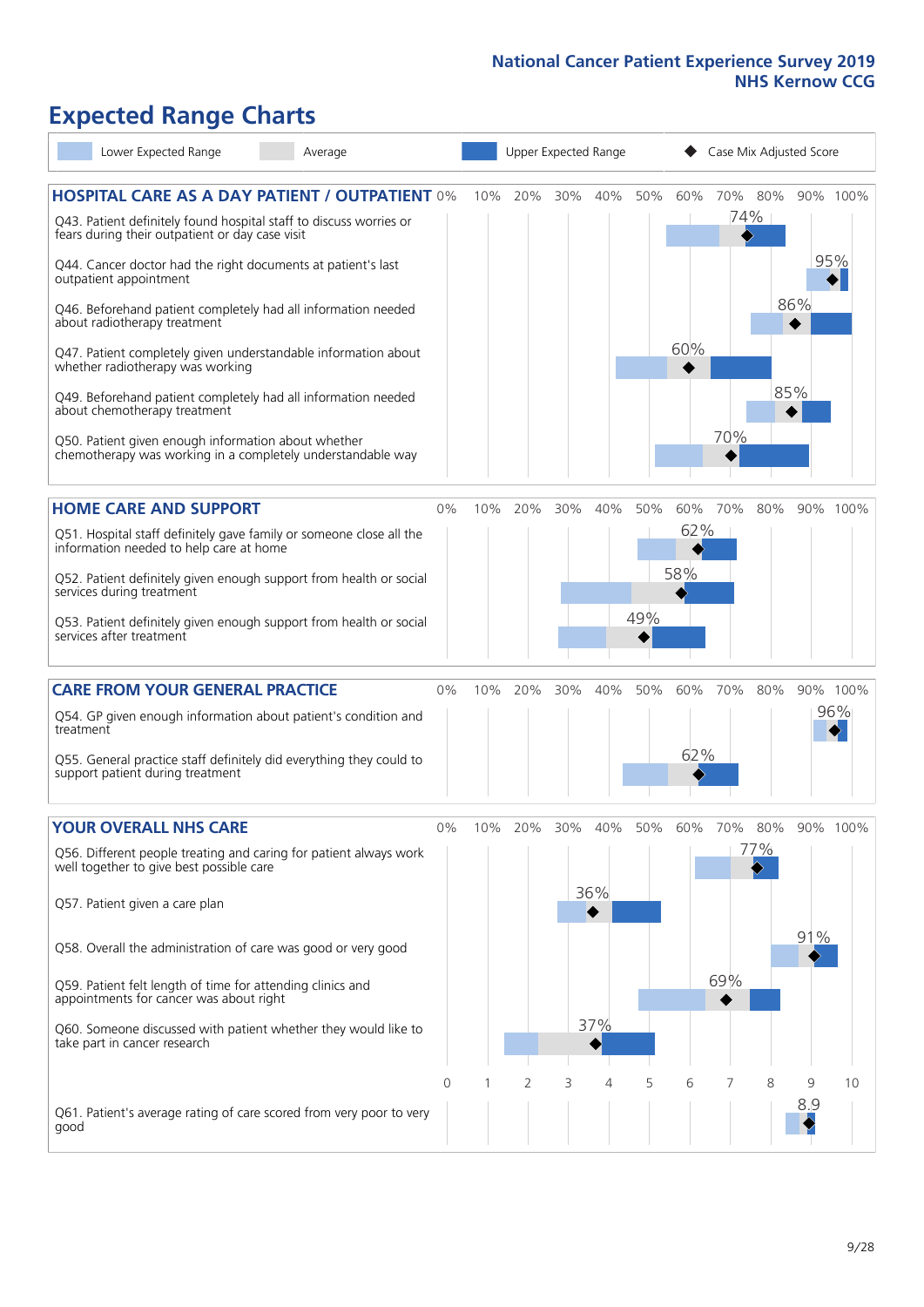Unadjusted Scores **Case Mix Adjusted Scores** 

# **Comparability Tables**

\* Indicates where a score has been suppressed because there are less suppressed because<br>than 21 responses.

 $\triangle$  or  $\nabla$ Change 2018-2019: Indicates where 2019 score is significantly higher or lower than 2018 score Change Overall: Indicates significant change overall (2015, 2016, 2017, 2018 and 2019).

Adjusted Score below Lower Expected Range Adjusted Score between Upper and Lower Expected Ranges Adjusted Score above Upper

Expected Range

| ** No score available for 2018. |  |
|---------------------------------|--|
|                                 |  |

|                                                                                                         | 2018<br>n | 2018<br>Score | 2019<br>n | 2019<br>Score | Change<br>2018-<br>2019 | Change<br>Overall | 2019<br>Score | Lower<br>Expected Expected<br>Range | Upper<br>Range | National<br>Score |
|---------------------------------------------------------------------------------------------------------|-----------|---------------|-----------|---------------|-------------------------|-------------------|---------------|-------------------------------------|----------------|-------------------|
| <b>SEEING YOUR GP</b>                                                                                   |           |               |           |               |                         |                   |               |                                     |                |                   |
| Q1. Saw GP once or twice before being told they needed to go<br>to hospital                             | 692       | 77%           | 757       | 79%           |                         |                   | 78%           | 76%                                 | 82%            | 79%               |
| Q2. Patient thought they were seen as soon as necessary                                                 | 951       | 84%           | 1055      | 86%           |                         |                   | 85%           | 82%                                 | 86%            | 84%               |
| <b>DIAGNOSTIC TESTS</b>                                                                                 |           |               |           |               |                         |                   |               |                                     |                |                   |
| Q5. Received all the information needed about the test                                                  | $* *$     | $***$         | 876       | 96%           |                         |                   | 96%           | 94%                                 | 96%            | 95%               |
| Q6. The length of time waiting for the test to be done was<br>about right                               | 850       | 86%           | 898       | 88%           |                         |                   | 88%           | 86%                                 | 90%            | 88%               |
| Q7. Test results explained in completely understandable way                                             | 850       | 82%           | 903       | 84%           |                         |                   | 83%           | 77%                                 | 82%            | 80%               |
| <b>FINDING OUT WHAT WAS WRONG WITH YOU</b>                                                              |           |               |           |               |                         |                   |               |                                     |                |                   |
| Q10. Patient told they could bring a family member or friend<br>when first told they had cancer         | 891       | 85%           | 1001      | 85%           |                         | ▲                 | 85%           | 73%                                 | 81%            | 77%               |
| Q11. Patient felt they were told sensitively that they had cancer                                       | 956       | 86%           | 1065      | 90%           | ▲                       |                   | 90%           | 84%                                 | 88%            | 86%               |
| Q12. Patient completely understood the explanation of what<br>was wrong                                 | 963       | 77%           | 1073      | 77%           |                         |                   | 77%           | 71%                                 | 76%            | 73%               |
| Q13. Patient given easy to understand written information<br>about the type of cancer they had          | 875       | 77%           | 950       | 80%           |                         | ▲                 | 79%           | 72%                                 | 77%            | 74%               |
| <b>DECIDING THE BEST TREATMENT FOR YOU</b>                                                              |           |               |           |               |                         |                   |               |                                     |                |                   |
| Q14. Patient felt that treatment options were completely<br>explained                                   | 873       | 84%           | 976       | 88%           | ▲                       |                   | 88%           | 81%                                 | 86%            | 83%               |
| Q15. Patient felt possible side effects were definitely explained<br>in an understandable way           | 926       | 75%           | 1027      | 75%           |                         |                   | 75%           | 70%                                 | 75%            | 73%               |
| Q16. Patient definitely given practical advice and support in<br>dealing with side effects of treatment | 935       | 71%           | 1023      | 72%           |                         | ▲                 | 71%           | 64%                                 | 70%            | 67%               |
| Q17. Patient definitely told about side effects that could affect<br>them in the future                 | 860       | 62%           | 966       | 60%           |                         | ▲                 | 59%           | 54%                                 | 60%            | 57%               |
| Q18. Patient definitely involved as much as they wanted in<br>decisions about care and treatment        | $* *$     | $***$         | 1056      | 86%           |                         |                   | 86%           | 79%                                 | 83%            | 81%               |
| <b>CLINICAL NURSE SPECIALIST (CNS)</b>                                                                  |           |               |           |               |                         |                   |               |                                     |                |                   |
| Q19. Patient given the name of a CNS who would support them<br>through their treatment                  | 942       | 93%           | 1037      | 93%           |                         |                   | 92%           | 90%                                 | 94%            | 92%               |
| Q20. Patient found it very or quite easy to contact their CNS                                           | 756       | 90%           | 856       | 90%           |                         |                   | 90%           | 82%                                 | 88%            | 85%               |
| Q21. Patient got understandable answers to important<br>questions all or most of the time               | 724       | 92%           | 814       | 92%           |                         |                   | 92%           | 85%                                 | 90%            | 87%               |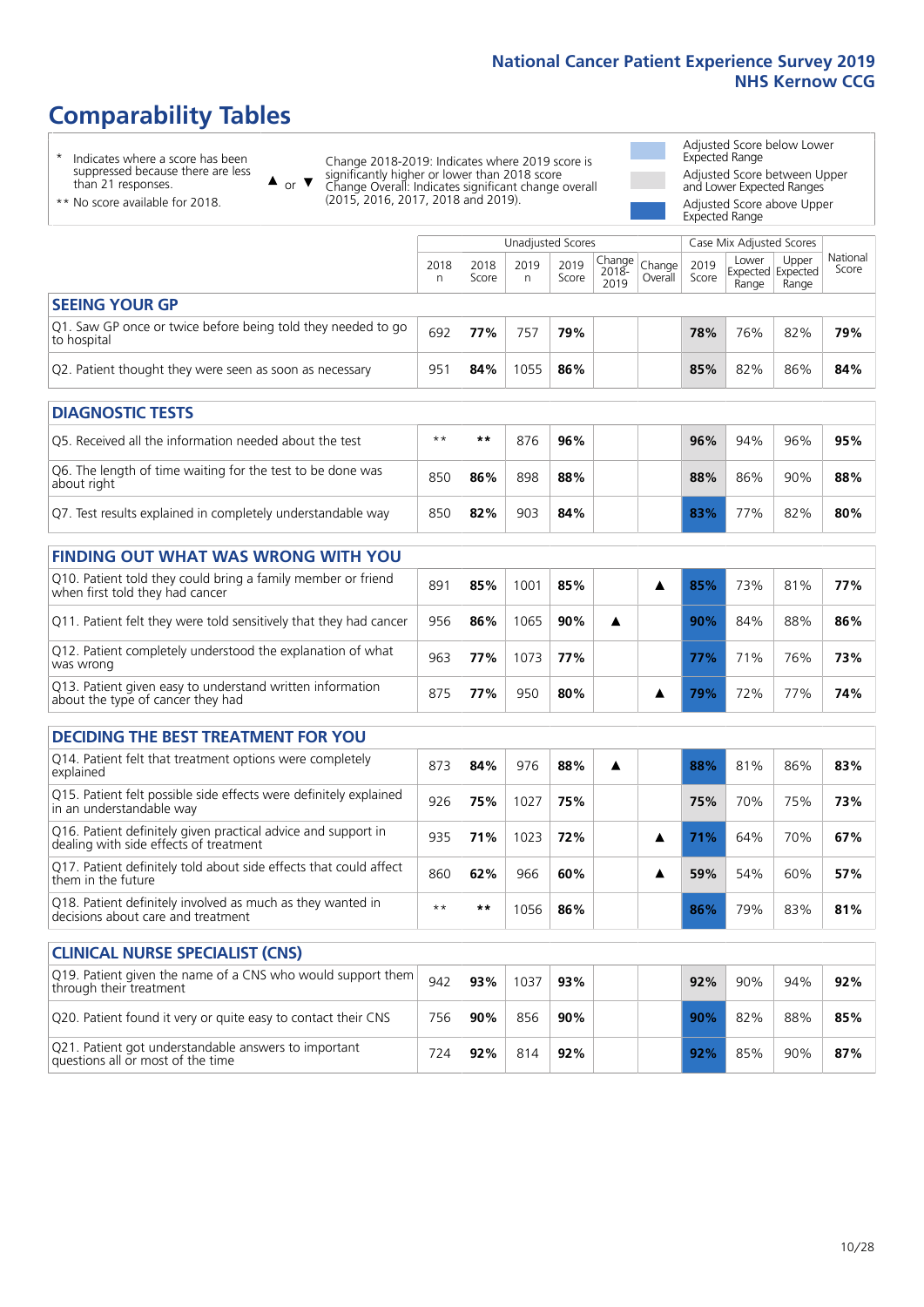# **Comparability Tables**

\* Indicates where a score has been suppressed because there are less than 21 responses.

\*\* No score available for 2018.

 $\triangle$  or  $\nabla$ 

Change 2018-2019: Indicates where 2019 score is significantly higher or lower than 2018 score Change Overall: Indicates significant change overall (2015, 2016, 2017, 2018 and 2019).

Adjusted Score below Lower Expected Range Adjusted Score between Upper and Lower Expected Ranges Adjusted Score above Upper Expected Range

|                                                                                                                   |              |               | <b>Unadjusted Scores</b> |               |                         |                   |               | Case Mix Adjusted Scores            |                |                   |
|-------------------------------------------------------------------------------------------------------------------|--------------|---------------|--------------------------|---------------|-------------------------|-------------------|---------------|-------------------------------------|----------------|-------------------|
|                                                                                                                   | 2018<br>n    | 2018<br>Score | 2019<br>$\mathsf{n}$     | 2019<br>Score | Change<br>2018-<br>2019 | Change<br>Overall | 2019<br>Score | Lower<br>Expected Expected<br>Range | Upper<br>Range | National<br>Score |
| <b>SUPPORT FOR PEOPLE WITH CANCER</b>                                                                             |              |               |                          |               |                         |                   |               |                                     |                |                   |
| Q22. Hospital staff gave information about support or self-help<br>groups for people with cancer                  | 713          | 90%           | 830                      | 90%           |                         | ▲                 | 90%           | 86%                                 | 90%            | 88%               |
| Q23. Hospital staff discussed or gave information about the<br>impact cancer could have on day to day activities  | 626          | 87%           | 714                      | 87%           |                         | ▲                 | 87%           | 81%                                 | 87%            | 84%               |
| Q24. Hospital staff gave information on getting financial help or<br>possible benefits                            | 437          | 60%           | 491                      | 67%           |                         | ▲                 | 66%           | 58%                                 | 67%            | 63%               |
| Q25. Hospital staff told patient they could get free prescriptions                                                | 366          | 77%           | 473                      | 82%           |                         |                   | 82%           | 78%                                 | 85%            | 82%               |
| <b>OPERATIONS</b>                                                                                                 |              |               |                          |               |                         |                   |               |                                     |                |                   |
| Q27. Beforehand, patient had all the information needed about<br>the operation                                    | 551          | 97%           | 548                      | 98%           |                         |                   | 98%           | 95%                                 | 98%            | 96%               |
| Q28. Afterwards, staff completely explained how operation had<br>gone in understandable way                       | 549          | 82%           | 549                      | 82%           |                         |                   | 82%           | 76%                                 | 83%            | 79%               |
| <b>HOSPITAL CARE AS AN INPATIENT</b>                                                                              |              |               |                          |               |                         |                   |               |                                     |                |                   |
| Q30. Hospital staff didn't talk in front of patient as if patient<br>wasn't there                                 | $* *$        | $***$         | 455                      | 89%           |                         |                   | 89%           | 80%                                 | 87%            | 84%               |
| Q31. Patient had confidence and trust in all doctors treating<br>them                                             | $* *$        | $***$         | 460                      | 87%           |                         |                   | 87%           | 80%                                 | 87%            | 84%               |
| Q32. Patient's family or someone close definitely felt able to talk<br>to a doctor                                | $* *$        | $***$         | 382                      | 77%           |                         |                   | 77%           | 68%                                 | 77%            | 72%               |
| Q33. Patient had confidence and trust in all the ward nurses<br>treating them                                     | $* *$        | $***$         | 459                      | 79%           |                         |                   | 79%           | 70%                                 | 78%            | 74%               |
| Q34. Patient thought there were always or nearly always<br>enough nurses on duty to care for them                 | $* *$        | $***$         | 457                      | 68%           |                         |                   | 68%           | 60%                                 | 69%            | 64%               |
| Q35. All hospital staff asked patient what name they prefer to<br>be called by                                    | $* *$        | $***$         | 452                      | 80%           |                         |                   | 80%           | 63%                                 | 78%            | 71%               |
| Q36. Patient always given enough privacy when discussing<br>condition or treatment                                | $\star\star$ | $***$         | 454                      | 84%           |                         |                   | 84%           | 81%                                 | 88%            | 85%               |
| Q37. Patient definitely found hospital staff to discuss worries or<br>fears during their inpatient visit          | $* *$        | $***$         | 312                      | 57%           |                         |                   | 56%           | 46%                                 | 57%            | 52%               |
| Q38. Hospital staff definitely did everything they could to help<br>control pain                                  | $* *$        | $***$         | 400                      | 87%           |                         |                   | 87%           | 79%                                 | 86%            | 83%               |
| Q39. Patient always felt they were treated with respect and<br>dignity while in hospital                          | $***$        | $***$         | 458                      | 91%           |                         |                   | 91%           | 85%                                 | 91%            | 88%               |
| Q40. Patient given clear written information about what should<br>or should not do after leaving hospital         | $* *$        | $***$         | 423                      | 86%           |                         |                   | 86%           | 83%                                 | 89%            | 86%               |
| Q41. Hospital staff told patient who to contact if worried about<br>condition or treatment after leaving hospital | $**$         | **            | 434                      | 97%           |                         |                   | 97%           | 92%                                 | 96%            | 94%               |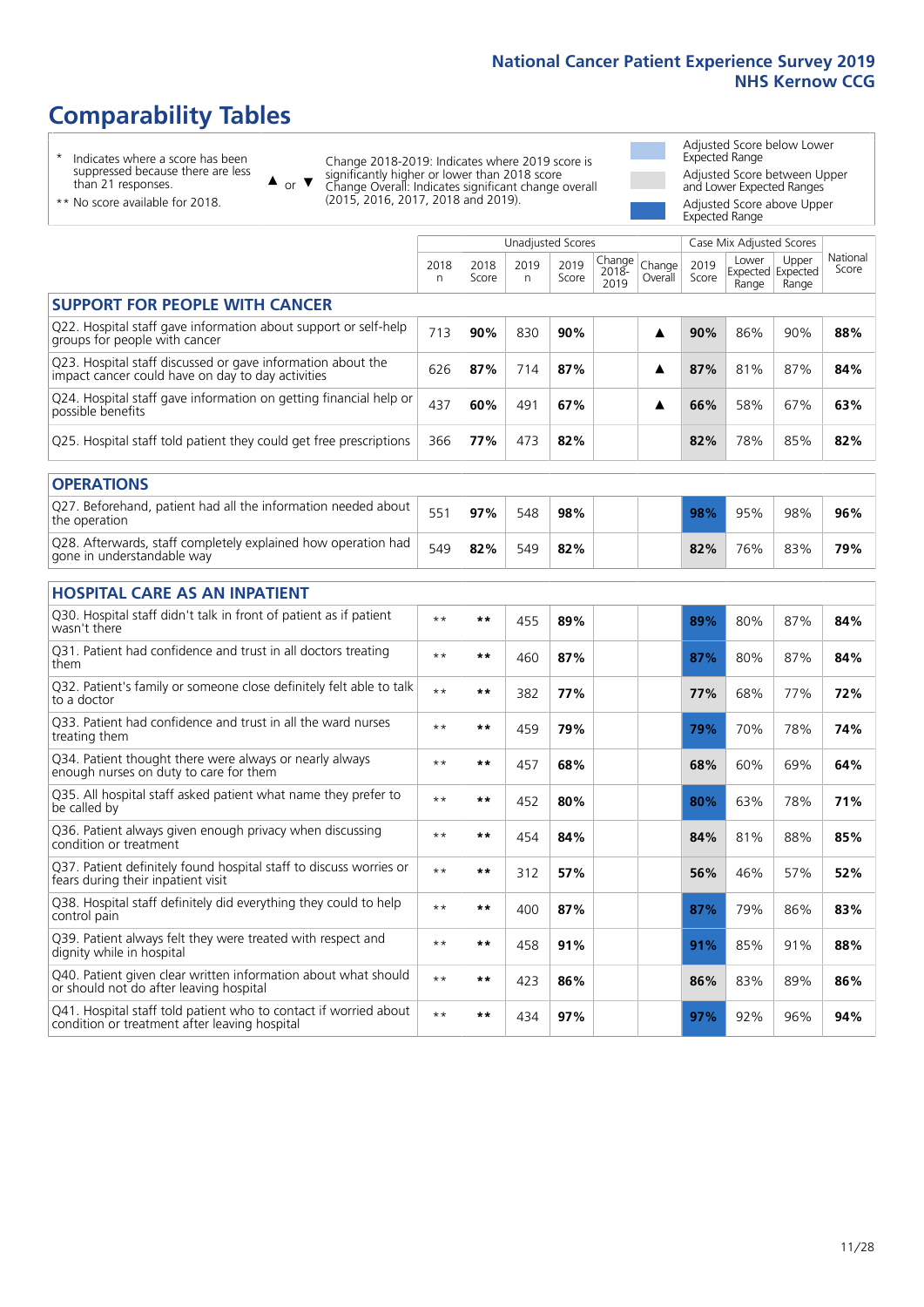Unadjusted Scores **Case Mix Adjusted Scores** 

# **Comparability Tables**

\* Indicates where a score has been suppressed because there are less than 21 responses.

 $\triangle$  or  $\nabla$ 

Change 2018-2019: Indicates where 2019 score is significantly higher or lower than 2018 score Change Overall: Indicates significant change overall (2015, 2016, 2017, 2018 and 2019).

Adjusted Score below Lower Expected Range Adjusted Score between Upper and Lower Expected Ranges Adjusted Score above Upper Expected Range

| ** No score available for 2018. |
|---------------------------------|
|---------------------------------|

|                                                                                                                       | 2018<br>n | 2018<br>Score | 2019<br>n. | 2019<br>Score | Change<br>2018-<br>2019 | Change<br>Overall | 2019<br>Score | Lower<br>Range | Upper<br>Expected Expected<br>Range | National<br>Score |
|-----------------------------------------------------------------------------------------------------------------------|-----------|---------------|------------|---------------|-------------------------|-------------------|---------------|----------------|-------------------------------------|-------------------|
| <b>HOSPITAL CARE AS A DAY PATIENT / OUTPATIENT</b>                                                                    |           |               |            |               |                         |                   |               |                |                                     |                   |
| Q43. Patient definitely found hospital staff to discuss worries or<br>fears during their outpatient or day case visit | 664       | 79%           | 786        | 75%           |                         | ▲                 | 74%           | 67%            | 74%                                 | 71%               |
| Q44. Cancer doctor had the right documents at patient's last<br>outpatient appointment                                | 834       | 95%           | 928        | 95%           |                         |                   | 95%           | 95%            | 97%                                 | 96%               |
| Q46. Beforehand patient completely had all information needed<br>about radiotherapy treatment                         | 338       | 82%           | 365        | 87%           |                         |                   | 86%           | 83%            | 90%                                 | 86%               |
| Q47. Patient completely given understandable information<br>about whether radiotherapy was working                    | 287       | 61%           | 318        | 61%           |                         |                   | 60%           | 54%            | 65%                                 | 60%               |
| Q49. Beforehand patient completely had all information needed<br>about chemotherapy treatment                         | 390       | 83%           | 447        | 85%           |                         |                   | 85%           | 81%            | 88%                                 | 84%               |
| Q50. Patient given enough information about whether<br>chemotherapy was working in a completely understandable way    | 352       | 70%           | 410        | 71%           |                         |                   | 70%           | 63%            | 72%                                 | 68%               |
| <b>HOME CARE AND SUPPORT</b>                                                                                          |           |               |            |               |                         |                   |               |                |                                     |                   |
| Q51. Hospital staff definitely gave family or someone close all<br>the information needed to help care at home        | 770       | 65%           | 856        | 63%           |                         |                   | 62%           | 56%            | 63%                                 | 60%               |
| Q52. Patient definitely given enough support from health or<br>social services during treatment                       | 445       | 58%           | 500        | 58%           |                         |                   | 58%           | 46%            | 59%                                 | 52%               |
| Q53. Patient definitely given enough support from health or<br>social services after treatment                        | 235       | 48%           | 292        | 49%           |                         |                   | 49%           | 39%            | 51%                                 | 45%               |
| <b>CARE FROM YOUR GENERAL PRACTICE</b>                                                                                |           |               |            |               |                         |                   |               |                |                                     |                   |
| Q54. GP given enough information about patient's condition<br>and treatment                                           | 802       | 95%           | 869        | 96%           |                         |                   | 96%           | 94%            | 97%                                 | 95%               |
| Q55. General practice staff definitely did everything they could<br>to support patient during treatment               | 663       | 65%           | 740        | 63%           |                         |                   | 62%           | 54%            | 62%                                 | 58%               |
| <b>YOUR OVERALL NHS CARE</b>                                                                                          |           |               |            |               |                         |                   |               |                |                                     |                   |
| Q56. Different people treating and caring for patient always<br>work well together to give best possible care         | $* *$     | **            | 1021       | 77%           |                         |                   | 77%           | 70%            | 76%                                 | 73%               |
| Q57. Patient given a care plan                                                                                        | 760       | 36%           | 815        | 38%           |                         | ▲                 | 36%           | 34%            | 41%                                 | 38%               |
| Q58. Overall the administration of care was good or very good                                                         | 968       | 91%           | 1059       | 91%           |                         |                   | 91%           | 87%            | 91%                                 | 89%               |
| Q59. Patient felt length of time for attending clinics and<br>appointments for cancer was about right                 | 958       | 75%           | 1048       | 70%           |                         | ▲                 | 69%           | 64%            | 75%                                 | 69%               |
| Q60. Someone discussed with patient whether they would like<br>to take part in cancer research                        | 929       | 31%           | 998        | 36%           |                         |                   | 37%           | 22%            | 38%                                 | 30%               |
| Q61. Patient's average rating of care scored from very poor to<br>very good                                           | 954       | 9.0           | 1039       | 9.0           |                         | ▲                 | 8.9           | 8.7            | 8.9                                 | 8.8               |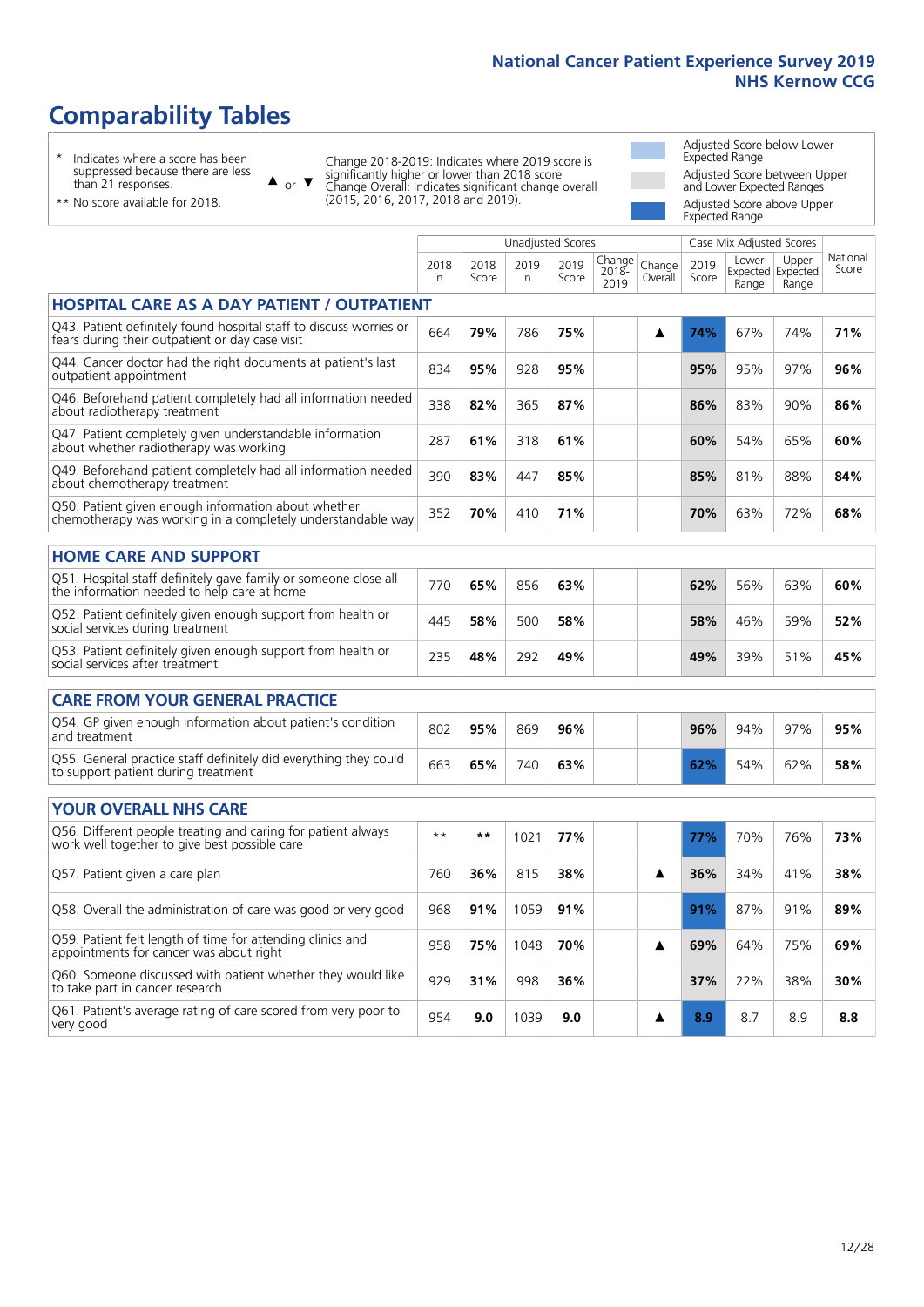- \* Indicates where a score has been suppressed because there are less than 21 responses.
- n.a. Indicates that there were no respondents for that tumour group.

| <b>SEEING YOUR GP</b>                           |            |              |               |                  |                    |                |                             |      | Tumour Group |         |      |                 |                                                     |       |                |
|-------------------------------------------------|------------|--------------|---------------|------------------|--------------------|----------------|-----------------------------|------|--------------|---------|------|-----------------|-----------------------------------------------------|-------|----------------|
|                                                 |            | Brain<br>CNS | <b>Breast</b> | olorectal<br>LGT | ᠊ᢛ<br>Gynaecologic | Haematological | Head and<br>Neck            | Lung | Prostate     | Sarcoma | Skin | Upper<br>Gastro | $\sigma$<br>Jrologica                               | Other | All<br>Cancers |
| Q1. Saw GP once or twice before being told they | <b>CCG</b> | $\star$      |               |                  |                    |                | 93% 75% 85% 68% 68% 65% 81% |      |              |         |      |                 | 89% 72% 83% 68% 79%                                 |       |                |
| needed to go to hospital                        | National   | 59%          |               |                  |                    |                |                             |      |              |         |      |                 | 94% 75% 77% 67% 79% 71% 82% 71% 90% 74% 83% 74% 79% |       |                |
| Q2. Patient thought they were seen as soon as   | <b>CCG</b> | $\star$      | 89%           |                  |                    |                | 78% 86% 87% 90% 87% 85%     |      |              |         |      |                 | 92% 88% 81% 73% 86%                                 |       |                |
| necessary                                       | National   | 79%          |               |                  |                    |                |                             |      |              |         |      |                 | 89% 83% 81% 82% 81% 84% 86% 69% 85% 79% 85% 79% 84% |       |                |

#### **DIAGNOSTIC TESTS** Tumour Group

|                                                   |                                                                  | S<br>CNS | <b>Breast</b> | Colorectal<br>LGT | $\overline{\sigma}$<br>Gynaecologic | Haematological      | Head and<br>Neck | Lung | Prostate                    | Sarcoma | Skin | Upper<br>Gastro | Irological           | Other | All<br>Cancers |
|---------------------------------------------------|------------------------------------------------------------------|----------|---------------|-------------------|-------------------------------------|---------------------|------------------|------|-----------------------------|---------|------|-----------------|----------------------|-------|----------------|
| Q5. Received all the information needed about     | <b>CCG</b>                                                       | $\star$  |               | 97% 95%           |                                     | 98% 94% 92% 91% 95% |                  |      |                             |         |      |                 | 100% 97% 89% 99% 96% |       |                |
| the test                                          | National                                                         | 93%      | 95%           | 95%               |                                     |                     |                  |      | 93% 95% 93% 95% 95% 93%     |         | 96%  |                 | 95% 95% 95% 95%      |       |                |
| Q6. The length of time waiting for the test to be | <b>CCG</b>                                                       | $^\star$ |               |                   |                                     |                     |                  |      | 92% 84% 91% 94% 84% 87% 83% |         |      |                 | 93% 82% 80% 88% 88%  |       |                |
| done was about right                              | National 84% 91% 88% 86% 89% 88% 87% 87% 81% 87% 84% 87% 86% 88% |          |               |                   |                                     |                     |                  |      |                             |         |      |                 |                      |       |                |
| Q7. Test results explained in completely          | <b>CCG</b>                                                       | $\star$  |               | 89% 83%           |                                     |                     |                  |      | 82% 78% 73% 85% 81%         | $\star$ | 98%  |                 | 70% 84% 77% 84%      |       |                |
| understandable way                                | National 71% 83% 82% 77% 77% 79% 80% 80% 78% 84% 75% 80% 76% 80% |          |               |                   |                                     |                     |                  |      |                             |         |      |                 |                      |       |                |

| <b>FINDING OUT WHAT WAS WRONG WITH YOU</b>        |            |         |               |                        |                         |                         |                  |                       | Tumour Group |         |                       |                 |                     |       |                     |
|---------------------------------------------------|------------|---------|---------------|------------------------|-------------------------|-------------------------|------------------|-----------------------|--------------|---------|-----------------------|-----------------|---------------------|-------|---------------------|
|                                                   |            | Brain   | <b>Breast</b> | olorectal.<br>LGT<br>Ū | Gynaecological          | Haematologica           | Head and<br>Neck | Lung                  | Prostate     | Sarcoma | Skin                  | Upper<br>Gastro | Urological          | Other | All<br>Cancers      |
| Q10. Patient told they could bring a family       | <b>CCG</b> | $\star$ | 93%           | 91%                    | 74%                     | 84% 62% 88% 80%         |                  |                       |              | $\star$ | 84%                   |                 | 84% 72% 87% 85%     |       |                     |
| member or friend when first told they had cancer  | National   | 85%     | 82%           | 82%                    |                         | 71% 71% 71% 77% 79%     |                  |                       |              | 73%     | 69%                   | 76%             | 73%                 |       | 75% 77%             |
| Q11. Patient felt they were told sensitively that | <b>CCG</b> | $\star$ | 95%           | 90%                    | 82%                     | 88% 88% 91% 87%         |                  |                       |              | $\star$ | 99%                   | 88%             | 85% 89% 90%         |       |                     |
| they had cancer                                   | National   | 79%     |               | 89% 87%                | 82% 84% 87% 83% 86% 84% |                         |                  |                       |              |         |                       |                 |                     |       | 89% 81% 84% 83% 86% |
| Q12. Patient completely understood the            | <b>CCG</b> | $\star$ | 83%           | 76%                    |                         | 72% 65% 82% 74% 80%     |                  |                       |              | $\star$ |                       |                 | 95% 64% 90% 67% 77% |       |                     |
| explanation of what was wrong                     | National   | 66%     | 77%           | 79%                    | 73%                     |                         |                  | 60%   78%   76%   79% |              | 67%     | 80%                   |                 | 70% 77%             |       | 70% 73%             |
| Q13. Patient given easy to understand written     | <b>CCG</b> | $\star$ | 83%           | 78%                    |                         | 78% 81% 59% 75% 84%     |                  |                       |              | $\star$ | 90%                   |                 | 66% 81% 72%         |       | 80%                 |
| information about the type of cancer they had     | National   | 66%     | 78%           | 73%                    |                         | 71% 76% 69% 67% 83% 67% |                  |                       |              |         | 84%   67%   74%   65% |                 |                     |       | 74%                 |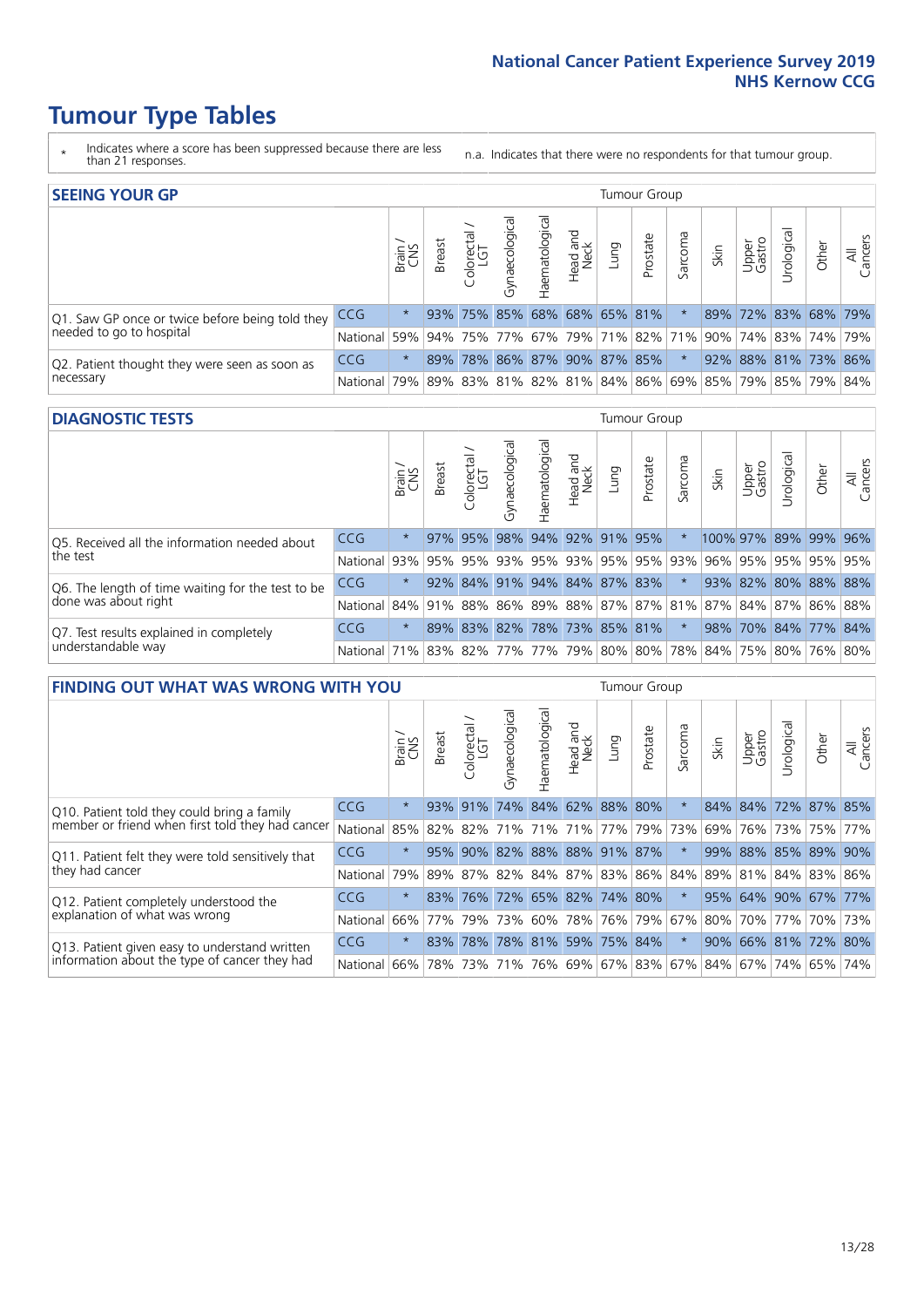- \* Indicates where a score has been suppressed because there are less than 21 responses.
- n.a. Indicates that there were no respondents for that tumour group.

| <b>DECIDING THE BEST TREATMENT FOR YOU</b>         |            |         |               |                            |                |                |                        |                                   | <b>Tumour Group</b> |                                         |      |                 |            |                       |                |
|----------------------------------------------------|------------|---------|---------------|----------------------------|----------------|----------------|------------------------|-----------------------------------|---------------------|-----------------------------------------|------|-----------------|------------|-----------------------|----------------|
|                                                    |            | Brain   | <b>Breast</b> | olorectal<br>LGT<br>$\cup$ | Gynaecological | Haematological | ad and<br>Neck<br>Head | Lung                              | Prostate            | arcoma<br>vĀ                            | Skin | Upper<br>Gastro | Jrological | Other                 | All<br>Cancers |
| Q14. Patient felt that treatment options were      | <b>CCG</b> | $\star$ | 92%           | 87%                        | 82%            |                |                        | 88% 86% 91%                       | 87%                 | $\star$                                 | 92%  | 80%             |            | 88% 84%               | 88%            |
| completely explained                               | National   | 85%     | 85%           | 85%                        |                |                |                        | 85%   82%   87%   84%   83%   83% |                     |                                         | 89%  |                 |            | 81% 83% 79% 83%       |                |
| Q15. Patient felt possible side effects were       | <b>CCG</b> | $\star$ | 80%           | <b>70%</b>                 |                |                |                        | 82% 79% 68% 67% 75%               |                     |                                         | 80%  |                 |            | 66% 71% 63% 75%       |                |
| definitely explained in an understandable way      | National   | 69%     | 74%           | 76%                        |                | 75% 69%        | 73%                    |                                   | 74% 73%             | 73%                                     | 77%  | 72%             | 71%        | 70% 73%               |                |
| Q16. Patient definitely given practical advice and | <b>CCG</b> | $\star$ |               | 78% 75%                    |                |                |                        | 76% 73% 65% 70% 70%               |                     | 大                                       |      |                 |            | 75% 71% 65% 54% 72%   |                |
| support in dealing with side effects of treatment  | National   | 63%     | 70%           | 70%                        |                |                | 69% 65% 70%            |                                   | 69% 65%             | 66%                                     | 71%  |                 |            | 66%   63%   64%   67% |                |
| Q17. Patient definitely told about side effects    | CCG        | $\star$ | 65%           |                            |                |                |                        | 60% 64% 52% 55% 56% 69%           |                     | $\ast$                                  |      |                 |            | 75% 57% 57% 49% 60%   |                |
| that could affect them in the future               | National   | 62%     | 57%           | 59%                        |                |                |                        | 56% 51% 64% 56% 66%               |                     | 54%                                     | 66%  |                 |            | 53% 56% 52%           | 57%            |
| Q18. Patient definitely involved as much as they   | <b>CCG</b> | $\star$ |               |                            |                |                |                        | 92% 94% 87% 85% 84% 84% 84%       |                     | $\ast$                                  |      |                 |            | 90% 81% 75% 78% 86%   |                |
| wanted in decisions about care and treatment       | National   | 79%     |               |                            |                |                |                        |                                   |                     | 81% 83% 81% 80% 81% 81% 84% 81% 87% 79% |      |                 |            | 79% 78% 81%           |                |

### **CLINICAL NURSE SPECIALIST (CNS)** Tumour Group

|                                             |          | Brain<br>CNS | <b>Breast</b>         | Colorectal<br>LGT | Gynaecological | ᠊ᢛ<br>Ü<br>Haematologi | Head and<br>Neck    | Lung | Prostate | Sarcoma | Skin | Upper<br>Gastro                 | ᠊ᢛ<br>Irologica | Other                                               | All<br>ancers<br>$\cup$ |
|---------------------------------------------|----------|--------------|-----------------------|-------------------|----------------|------------------------|---------------------|------|----------|---------|------|---------------------------------|-----------------|-----------------------------------------------------|-------------------------|
| Q19. Patient given the name of a CNS who    | CCG      | $\star$      | 92%                   | 98%               | 96%            |                        | 90% 91% 100% 94%    |      |          |         |      |                                 |                 | 93% 100% 85% 90% 93%                                |                         |
| would support them through their treatment  | National |              | 95% 95% 92% 95%       |                   |                |                        |                     |      |          |         |      | 92% 91% 94% 91% 91% 91% 92% 85% |                 | 89%                                                 | 92%                     |
| Q20. Patient found it very or quite easy to | CCG      | $\star$      |                       | 88% 98%           |                |                        | 92% 89% 83% 95% 89% |      |          | $\star$ |      |                                 |                 | 94% 94% 84% 91%                                     | 90%                     |
| contact their CNS                           | National |              |                       |                   |                |                        |                     |      |          |         |      |                                 |                 | 86% 84% 88% 85% 87% 86% 86% 80% 86% 90% 85% 83% 83% | 85%                     |
| Q21. Patient got understandable answers to  | CCG      | $\star$      |                       | $91\%$ 97%        | 89%            |                        | 91% 100% 90% 89%    |      |          | $\star$ |      | 98% 97%                         |                 | 86% 94% 92%                                         |                         |
| important questions all or most of the time | National |              | 82%   87%   89%   86% |                   |                |                        |                     |      |          |         |      |                                 |                 | 89% 88% 86% 87% 87% 93% 86% 87% 86%                 | 87%                     |

| <b>SUPPORT FOR PEOPLE WITH CANCER</b>                                                             |                          |         |               |                 |                |                 |                        |      | Tumour Group |         |                         |                 |            |             |                |
|---------------------------------------------------------------------------------------------------|--------------------------|---------|---------------|-----------------|----------------|-----------------|------------------------|------|--------------|---------|-------------------------|-----------------|------------|-------------|----------------|
|                                                                                                   |                          | Brain   | <b>Breast</b> | ∼<br>Colorectal | Gynaecological | Haematological  | ad and<br>Neck<br>Head | Lung | Prostate     | Sarcoma | Skin                    | Upper<br>Gastro | Jrological | Other       | All<br>Cancers |
| Q22. Hospital staff gave information about<br>support or self-help groups for people with         | CCG                      | $\star$ | 94%           | 94%             | 84%            | 90%             | 92%                    | 91%  | 91%          | $\star$ | 95%                     |                 |            | 80% 83% 85% | 90%            |
| cancer                                                                                            | National                 | 92%     | 92%           | 88%             | 87%            |                 | 86% 88% 87% 91%        |      |              | 86%     | 90%                     |                 |            | 88% 81% 83% | 88%            |
| Q23. Hospital staff discussed or gave information<br>about the impact cancer could have on day to | CCG                      | $\star$ | 91%           | 87%             | 73%            | 91%             | $\star$                |      | 82% 87%      | $\ast$  | 93%                     | 82%             |            | 83% 82% 87% |                |
| day activities                                                                                    | National                 | 84%     |               |                 |                | 86% 85% 82% 84% | 84%                    |      | 83% 88%      | 81%     | 86%                     | 83%             |            | 78% 79%     | 84%            |
| Q24. Hospital staff gave information on getting                                                   | CCG                      | $\star$ | 72%           | 66%             | 76%            | 77%             | $\star$                |      | 58% 61%      | $\star$ | $\star$                 | $\star$         |            | 58% 54% 67% |                |
| financial help or possible benefits                                                               | National                 | 78%     |               | 68% 61%         |                | 66% 61% 67%     |                        |      | 72% 55%      | 64%     | 60%                     | 64%             | 47%        | 59%         | 63%            |
| Q25. Hospital staff told patient they could get                                                   | <b>CCG</b>               | $\star$ | 78%           | 79%             | $\star$        | 92%             | $\star$                | 91%  | 93%          | $\star$ | $\star$                 | $\star$         | 85%        | $77\%$      | 82%            |
| free prescriptions                                                                                | National 82% 81% 83% 79% |         |               |                 |                | 87% 84% 86% 80% |                        |      |              |         | 78% 71% 84% 73% 81% 82% |                 |            |             |                |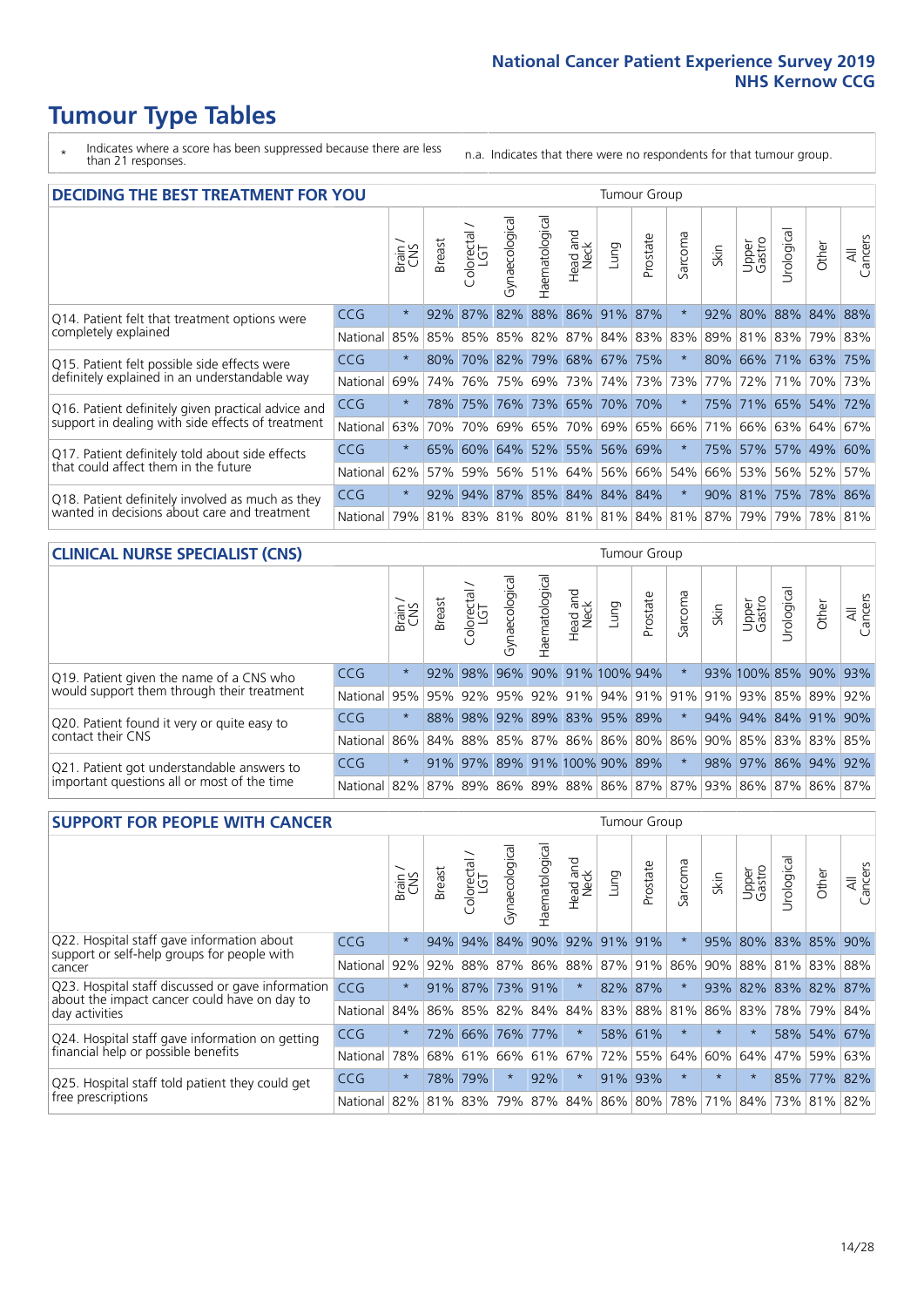- \* Indicates where a score has been suppressed because there are less than 21 responses.
- n.a. Indicates that there were no respondents for that tumour group.

| <b>OPERATIONS</b>                                |              |              |               |                   |                |                |                  |          | Tumour Group                           |         |      |                 |            |             |                |
|--------------------------------------------------|--------------|--------------|---------------|-------------------|----------------|----------------|------------------|----------|----------------------------------------|---------|------|-----------------|------------|-------------|----------------|
|                                                  |              | Brain<br>CNS | <b>Breast</b> | Colorectal<br>LGT | Gynaecological | Haematological | Head and<br>Neck | Lung     | Prostate                               | Sarcoma | Skin | Upper<br>Gastro | Jrological | Other       | All<br>Cancers |
| Q27. Beforehand, patient had all the information | <b>CCG</b>   | $\star$      |               |                   | 98% 96% 100%   | $\star$        | $\star$          | $^\star$ | 100%                                   |         | 98%  |                 |            | 98% 97% 98% |                |
| needed about the operation                       | National I   | 96%          |               | 97% 96%           |                | 96% 94%        |                  |          | 96% 95% 97% 95% 96%                    |         |      | 96%             |            | 95% 95% 96% |                |
| Q28. Afterwards, staff completely explained how  | <b>CCG</b>   | $\star$      |               |                   | 87% 80% 84%    | $\star$        | $\star$          | $\star$  | 89%                                    |         | 92%  |                 |            | 73% 58% 82% |                |
| operation had gone in understandable way         | National 76% |              |               | 79% 83%           |                |                |                  |          | 79%  78%  79%  79%  78%  80%  82%  79% |         |      |                 |            | 76% 77% 79% |                |

#### **HOSPITAL CARE AS AN INPATIENT** Tumour Group

|                                                                                                  |              | Brain   | Breast | Colorectal /<br>LGT         | Gynaecological | Haematological          | Head and<br>Neck | Lung        | Prostate | Sarcoma | Skin    | Upper<br>Gastro                                     | Urological | Other            | All<br>Cancers |
|--------------------------------------------------------------------------------------------------|--------------|---------|--------|-----------------------------|----------------|-------------------------|------------------|-------------|----------|---------|---------|-----------------------------------------------------|------------|------------------|----------------|
| Q30. Hospital staff didn't talk in front of patient                                              | CCG          | $\star$ | 90%    |                             |                | 93% 90% 91% 86% 85%     |                  |             | 95%      | $\star$ | $\star$ |                                                     |            | 90% 86% 86% 89%  |                |
| as if patient wasn't there                                                                       | National     | 81%     | 86%    | 81%                         | 83%            | 84%                     |                  | 83% 81%     | 88%      | 86%     | 86%     | 81%                                                 | 83%        | 82%              | 84%            |
| 031. Patient had confidence and trust in all                                                     | CCG          | $\star$ | 90%    | 82%                         |                | 67% 91% 95% 96% 88%     |                  |             |          | $\star$ | $\star$ | 86%                                                 | 85%        | 78% 87%          |                |
| doctors treating them                                                                            | National     | 82%     |        | 83% 85% 83% 82% 87% 83% 89% |                |                         |                  |             |          | 86%     | 85%     | 81%                                                 | 85%        | 80% 84%          |                |
| Q32. Patient's family or someone close definitely                                                | CCG          | $\star$ | 81%    | 73% 64% 88%                 |                |                         | $\star$          | 92%         | 90%      | $\star$ | $\star$ | $\star$                                             |            | 57% 53% 77%      |                |
| felt able to talk to a doctor                                                                    | National     | 67%     | 72%    | 73%                         |                | 72% 74%                 |                  | 75% 74%     | 72%      | 71%     | 74%     | 73%                                                 | 71%        | 69%              | 72%            |
| Q33. Patient had confidence and trust in all the                                                 | CCG          | $\star$ |        | 83% 67% 73% 86% 77% 76% 83% |                |                         |                  |             |          | $\star$ | $\ast$  |                                                     |            | 86% 71% 75% 79%  |                |
| ward nurses treating them                                                                        | National     | 72%     | 73%    | 72%                         | 71%            | 77%                     | 75%              | 77%         | 79%      | 74%     | 75%     |                                                     | 73% 77%    | 69%              | 74%            |
| Q34. Patient thought there were always or nearly                                                 | CCG          | $\star$ | 75%    | 61%                         | 59%            | 73% 73%                 |                  | 68%         | 74%      | $\star$ | $\star$ | 59%                                                 | 55% 69%    |                  | 68%            |
| always enough nurses on duty to care for them                                                    | National     | 68%     | 64%    | 62%                         | 63%            | 63%                     | 65%              | 68%         | 72%      | 65%     | 70%     | 65%                                                 | 66%        | 60%              | 64%            |
| Q35. All hospital staff asked patient what name                                                  | CCG          | $\star$ | 72%    |                             |                | 86% 73% 82% 81% 96% 75% |                  |             |          | $\star$ |         |                                                     |            | 77% 88% 80% 80%  |                |
| they prefer to be called by                                                                      | National     | 68%     | 62%    | 74% 65%                     |                | 72%                     |                  | 71% 76%     | 72%      | 74%     | 70%     | 78%                                                 | 76%        | 69%              | 71%            |
| Q36. Patient always given enough privacy when                                                    | CCG          | $\star$ |        | 87% 86% 83% 89% 86% 84% 85% |                |                         |                  |             |          | $\star$ | $\star$ | 91%                                                 |            | 76% 72% 84%      |                |
| discussing condition or treatment                                                                | National     | 78%     | 84%    | 85% 81% 86% 87% 84%         |                |                         |                  |             | 88%      | 84%     | 84%     | 84%                                                 | 85%        | 82%              | 85%            |
| Q37. Patient definitely found hospital staff to                                                  | CCG          | $\star$ | 56%    | 56%                         | 50% 63%        |                         | $\star$          | $\star$     | 64%      | $\star$ | $\star$ | $\star$                                             |            | 48% 46%          | 57%            |
| discuss worries or fears during their inpatient visit                                            | National     | 45%     |        | 51% 55% 51% 56% 52% 49%     |                |                         |                  |             | 53%      |         |         | 54% 51% 53%                                         | 49%        | 46% 52%          |                |
| Q38. Hospital staff definitely did everything they                                               | CCG          | $\star$ |        | 89% 87% 88% 91%             |                |                         | $\star$          |             | 86% 89%  | $\star$ | $\star$ | $\star$                                             |            | 73% 79% 87%      |                |
| could to help control pain                                                                       | National     | 85%     | 83%    | 84%                         | 82%            | 82%                     | 80%              | 84%         | 85%      | 83%     | 85%     | 82%                                                 | 81%        | 82%              | 83%            |
| Q39. Patient always felt they were treated with                                                  | CCG          | $\star$ | 95%    | 88%                         |                | 77% 96% 86% 96%         |                  |             | 95%      | $\star$ | $\star$ |                                                     |            | 91% 85% 89% 91%  |                |
| respect and dignity while in hospital                                                            | National 85% |         |        | 87% 87% 85% 89% 87% 88% 91% |                |                         |                  |             |          | 89%     | 89%     |                                                     |            | 88% 90% 86% 88%  |                |
| Q40. Patient given clear written information<br>about what should or should not do after leaving | CCG          | $\star$ | 95%    | 94%                         | 67%            | 81% 76% 83%             |                  |             | 85%      | $\star$ | $\ast$  | 86%                                                 |            | 79% 85% 86%      |                |
| hospital                                                                                         | National 80% |         | 89%    |                             | 86% 86%        |                         |                  | 83% 87% 82% | 91%      | 85%     | 90%     |                                                     | 82% 87%    | 83% 86%          |                |
| Q41. Hospital staff told patient who to contact<br>if worried about condition or treatment after | CCG          | $\star$ |        | 98% 100% 89% 96%            |                |                         | $\star$          |             | 96% 97%  | $\star$ |         |                                                     |            | 100% 92% 97% 97% |                |
| leaving hospital                                                                                 | National 94% |         |        |                             |                |                         |                  |             |          |         |         | 95% 95% 93% 96% 93% 92% 96% 94% 95% 92% 92% 93% 94% |            |                  |                |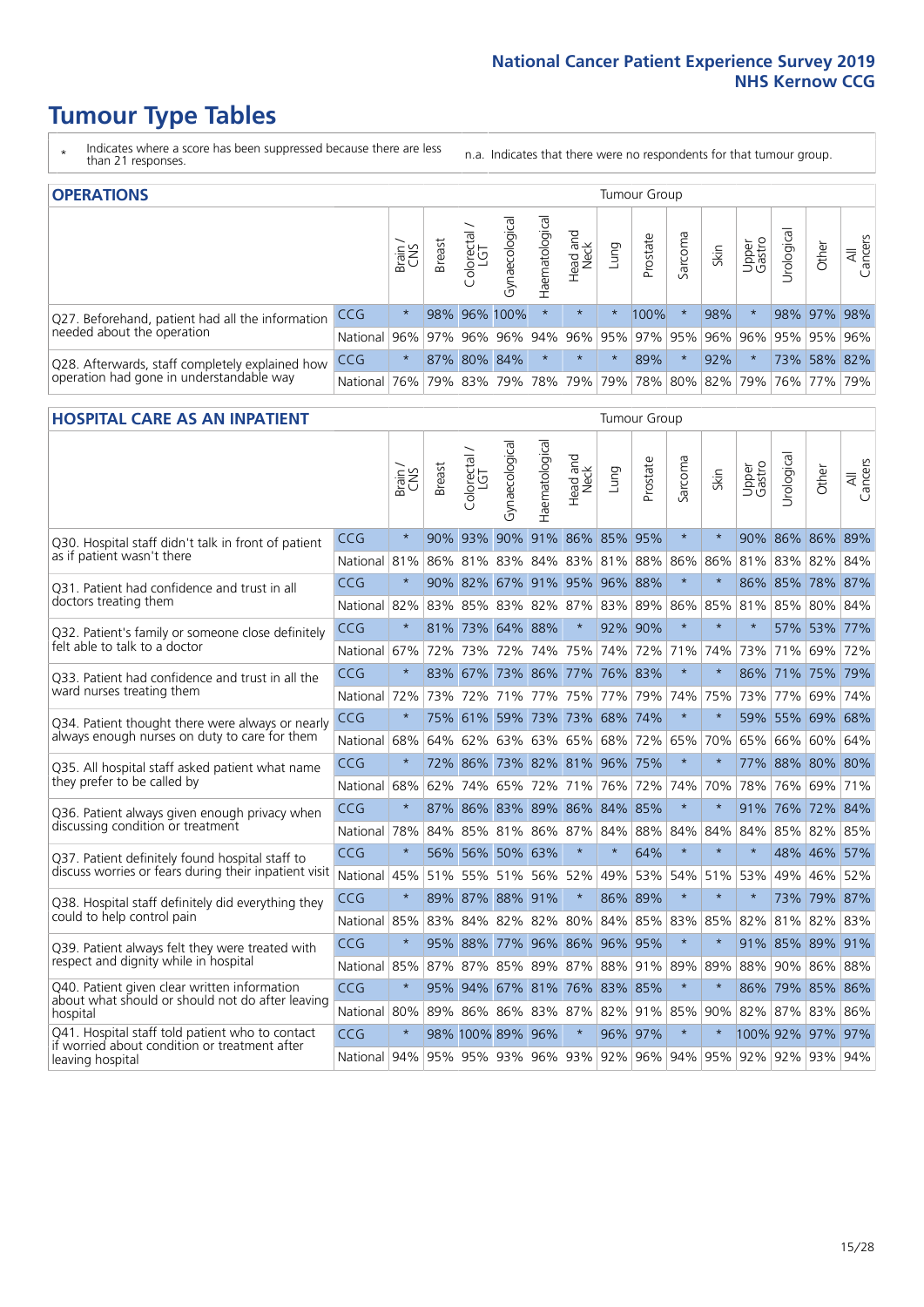- \* Indicates where a score has been suppressed because there are less than 21 responses.
- n.a. Indicates that there were no respondents for that tumour group.

| <b>HOSPITAL CARE AS A DAY PATIENT / OUTPATIENT</b>                                   |            |         |               |                        |                       |                |                         |                 | <b>Tumour Group</b> |                          |         |                 |            |         |                |
|--------------------------------------------------------------------------------------|------------|---------|---------------|------------------------|-----------------------|----------------|-------------------------|-----------------|---------------------|--------------------------|---------|-----------------|------------|---------|----------------|
|                                                                                      |            | Brain   | <b>Breast</b> | ╮<br>Colorectal<br>LGT | Gynaecological        | Haematological | ead and<br>Neck<br>Head | Lung            | Prostate            | arcoma<br>$\overline{2}$ | Skin    | Upper<br>Gastro | Urological | Other   | All<br>Cancers |
| Q43. Patient definitely found hospital staff to                                      | CCG        | $\star$ | 75%           | 78%                    | 69%                   | 76%            | 76%                     | 77%             | 82%                 | $\star$                  | 83%     | 71%             | 75%        | 62%     | 75%            |
| discuss worries or fears during their outpatient or<br>day case visit                | National   | 66%     | 68%           | 73%                    | 70%                   | 73%            | 72%                     | 70%             | 74%                 | 72%                      | 72%     | 71%             | 67%        | 68%     | 71%            |
| Q44. Cancer doctor had the right documents at                                        | <b>CCG</b> | $\star$ | 95%           | 95%                    | 100% 98% 93% 100% 97% |                |                         |                 |                     | $\star$                  | 97%     | 86%             | 90%        | 90%     | 95%            |
| patient's last outpatient appointment                                                | National   | 94%     | 96%           | 96%                    | 96%                   | 97%            |                         | 96% 96% 96%     |                     | 96%                      | 96%     | 94%             | 96%        | 95%     | 96%            |
| Q46. Beforehand patient completely had                                               | <b>CCG</b> | $\star$ | 86%           | $\star$                | $\star$               |                |                         | 89% 91% 87% 90% |                     | $\star$                  | $\star$ | $\star$         | $\star$    | 86% 87% |                |
| all information needed about radiotherapy<br>treatment                               | National   | 91%     | 88%           | 83%                    | 88%                   | 84%            | 86%                     | 86%             | 88%                 | 88%                      | 84%     | 86%             | 83%        | 84%     | 86%            |
| Q47. Patient completely given understandable                                         | CCG        | $\star$ | 59%           |                        | $\star$               | 64%            | $\star$                 | $\star$         | 60%                 | $\star$                  |         | $\star$         | $\star$    | $\star$ | 61%            |
| information about whether radiotherapy was<br>working                                | National   | 56%     | 60%           | 57%                    | 61%                   | 62%            | 63%                     | 59%             | 60%                 | 67%                      | 57%     | 52%             | 59%        | 59%     | 60%            |
| Q49. Beforehand patient completely had all                                           | CCG        | $\star$ | 81%           | 90%                    | 93%                   | 85%            | $\star$                 | 86%             | 91%                 | $\ast$                   |         | 88%             | 84%        | 89%     | 85%            |
| information needed about chemotherapy<br>treatment                                   | National   | 80%     | 82%           | 86%                    | 87% 85%               |                | 79%                     | 84% 86%         |                     | 86%                      | 90%     | 84%             | 85%        | 85%     | 84%            |
| Q50. Patient given enough information about<br>whether chemotherapy was working in a | <b>CCG</b> | $\star$ | 64%           | 74%                    | 72%                   | 83%            | $\ast$                  | 63%             | 67%                 | $\star$                  | $\star$ | $\star$         | $\star$    | 70%     | 71%            |
| completely understandable way                                                        | National   | 54%     | 62%           | 64%                    | 68%                   | 75%            |                         | 57% 67%         | 66%                 | 71%                      | 79%     | 61%             | 68%        | 69%     | 68%            |

#### **HOME CARE AND SUPPORT** Tumour Group

|                                                                                                                   |            | Brain   | <b>Breast</b> | Colorectal<br>LGT | Gynaecologic | Haematological | Head and<br>Neck | <b>Lung</b> | Prostate        | Sarcoma | Skin    | Upper<br>Gastro | Urological      | Other   | All<br>Cancers |
|-------------------------------------------------------------------------------------------------------------------|------------|---------|---------------|-------------------|--------------|----------------|------------------|-------------|-----------------|---------|---------|-----------------|-----------------|---------|----------------|
| Q51. Hospital staff definitely gave family or<br>someone close all the information needed to<br>help care at home | <b>CCG</b> | $\star$ | 63%           | 62%               | 62%          |                | 68% 63% 54% 66%  |             |                 |         |         | 73% 46%         | 63% 55% 63%     |         |                |
|                                                                                                                   | National   | 58%     |               | 58% 63%           | 57%          |                |                  |             | 62% 67% 59% 61% | 62%     | 65%     |                 | 60% 59% 55% 60% |         |                |
| Q52. Patient definitely given enough support<br>from health or social services during treatment                   | <b>CCG</b> | $\star$ |               | 62% 67%           |              | 52% 54%        | $\star$          | 52%         | 52%             |         | 73%     | $\star$         |                 | 64% 56% | 58%            |
|                                                                                                                   | National   | 42%     | 52%           | 60%               | 45%          | 51% 59% 50%    |                  |             | 48%             | 53%     | 57%     | 54%             | 48% 51%         |         | 52%            |
| Q53. Patient definitely given enough support<br>from health or social services after treatment                    | <b>CCG</b> | $\star$ |               | 49% 46%           |              | 52%            | $\star$          | $\star$     | 55%             | $\star$ | $\star$ | $\star$         | $\star$         | $\star$ | 49%            |
|                                                                                                                   | National   | 39%     |               | 41% 53%           | 39%          | 43%            |                  | 56% 40%     | 46%             | 48%     | 59%     | 47%             | 44%             | 44%     | 45%            |

| <b>CARE FROM YOUR GENERAL PRACTICE</b>                                                                     |              |         |               |                   |               |                |                  | <b>Tumour Group</b>                                     |          |         |      |                 |                       |       |                |  |
|------------------------------------------------------------------------------------------------------------|--------------|---------|---------------|-------------------|---------------|----------------|------------------|---------------------------------------------------------|----------|---------|------|-----------------|-----------------------|-------|----------------|--|
|                                                                                                            |              | Brain,  | <b>Breast</b> | Colorectal<br>LGT | Gynaecologica | Haematological | Head and<br>Neck | Lung                                                    | Prostate | Sarcoma | Skin | Upper<br>Gastro | $\sigma$<br>Urologica | Other | All<br>Cancers |  |
| Q54. GP given enough information about<br>patient's condition and treatment                                | CCG          | $\star$ |               | 95% 98%           |               |                |                  | 97% 98% 97% 100% 96%                                    |          |         |      |                 | 94% 88% 96% 95% 96%   |       |                |  |
|                                                                                                            | National 91% |         |               |                   |               |                |                  | 96% 95% 95% 96% 94% 94% 96% 94% 96% 93% 93% 95% 94% 95% |          |         |      |                 |                       |       |                |  |
| Q55. General practice staff definitely did<br>everything they could to support patient during<br>treatment | <b>CCG</b>   | $\star$ |               | 62% 60%           |               |                |                  | 50% 61% 48% 59% 70%                                     |          | $\star$ |      |                 | 77% 73% 70% 54% 63%   |       |                |  |
|                                                                                                            | National 55% |         |               |                   |               |                |                  | 58% 59% 56% 56% 59% 56% 64% 56% 65% 59% 59% 55% 58%     |          |         |      |                 |                       |       |                |  |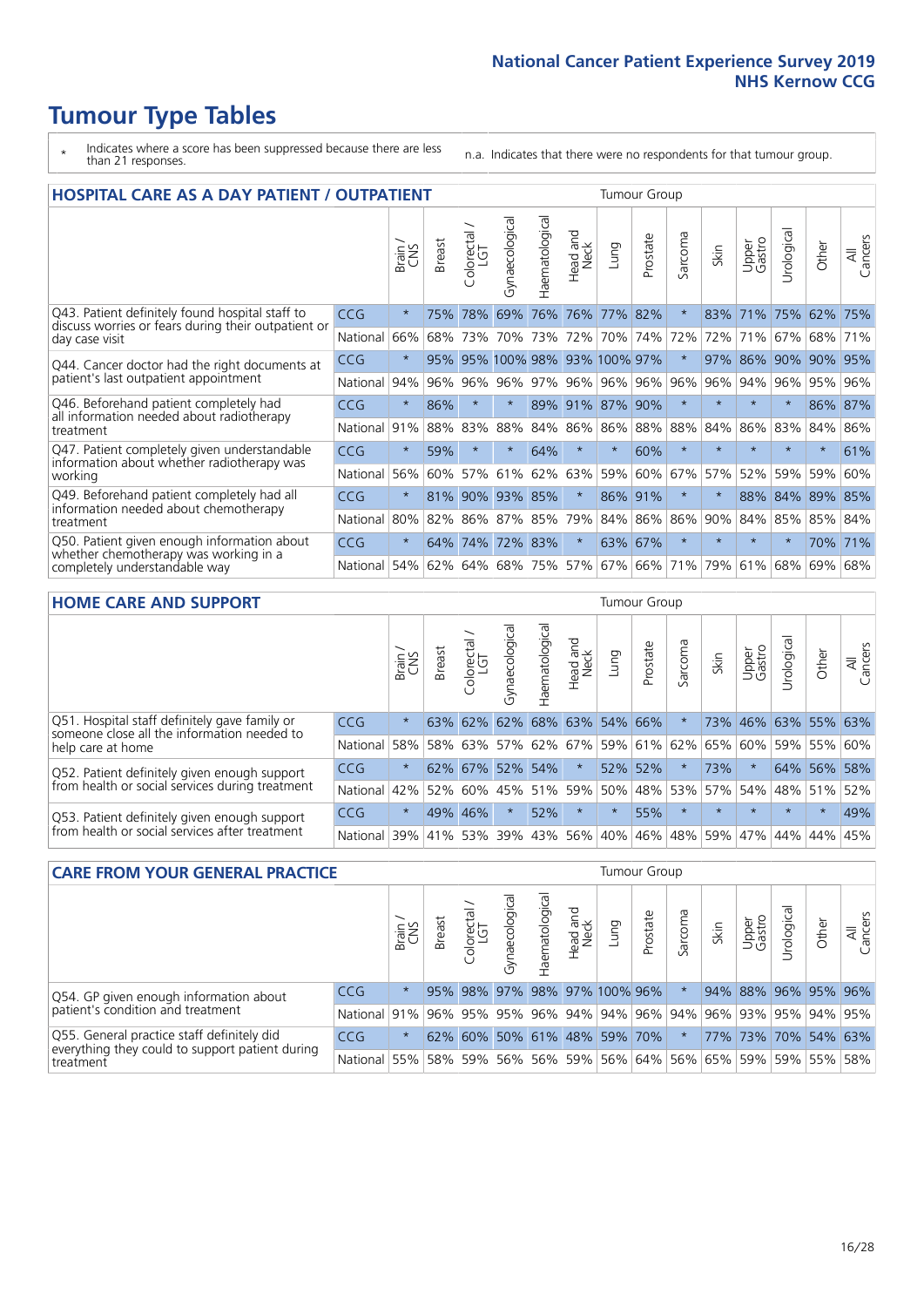- \* Indicates where a score has been suppressed because there are less than 21 responses.
- n.a. Indicates that there were no respondents for that tumour group.

#### **YOUR OVERALL NHS CARE** THE CONSTRUCTION OF THE THROUP GROUP TUMOUR GROUP

| I YYIN YENALL INIIY GANL                                                                                         |            |              |               |                       |                     |                |                                 |                 |          |                      |      |                 |                |                 |                |
|------------------------------------------------------------------------------------------------------------------|------------|--------------|---------------|-----------------------|---------------------|----------------|---------------------------------|-----------------|----------|----------------------|------|-----------------|----------------|-----------------|----------------|
|                                                                                                                  |            | Brain<br>CNS | <b>Breast</b> | olorectal<br>LGT<br>Ū | Gynaecological      | Haematological | <b>Bad and<br/>Neck</b><br>Head | Lung            | Prostate | arcoma<br>$\sqrt{ }$ | Skin | Upper<br>Gastro | लु<br>Urologia | Other           | All<br>Cancers |
| Q56. Different people treating and caring for<br>patient always work well together to give best<br>possible care | <b>CCG</b> | $\star$      | 78%           | 68%                   | 67%                 | 85%            | 66%                             | 78% 81%         |          | $\star$              | 86%  | 81%             | 76%            | 70%             | 77%            |
|                                                                                                                  | National   | 60%          | 73%           | 73%                   | 69%                 |                | 75% 73%                         | 73% 75%         |          | 70%                  | 79%  | 69%             | 74%            | 68%             | 73%            |
| Q57. Patient given a care plan                                                                                   | <b>CCG</b> | $\star$      |               | 42% 43%               | 31% 36% 32% 41% 37% |                |                                 |                 |          | $\ast$               | 48%  |                 |                | 28% 28% 31% 38% |                |
|                                                                                                                  | National   | 36%          | 41%           | 40%                   | 34%                 |                | 36% 39%                         | 36%             | 40%      | 34%                  | 44%  | 36%             | 33%            | 31%             | 38%            |
| Q58. Overall the administration of care was good<br>or very good                                                 | <b>CCG</b> | $\star$      | 93%           | 91%                   |                     | 90% 95% 91%    |                                 | 95% 85%         |          | $\star$              | 99%  | 88%             | 88%            | 84%             | 91%            |
|                                                                                                                  | National   | 85%          | 90%           | 88%                   | 87%                 | 91% 90%        |                                 | 90% 88%         |          | 88%                  | 90%  |                 |                | 86% 85% 87%     | 89%            |
| Q59. Patient felt length of time for attending<br>clinics and appointments for cancer was about<br>right         | <b>CCG</b> | $\star$      | 70%           | 73%                   | 79%                 |                |                                 | 58% 73% 68% 73% |          | $\star$              |      | 89% 59%         | 74% 62%        |                 | 70%            |
|                                                                                                                  | National   | 58%          | 68%           | 73%                   | 66%                 | 66%            | 171%                            | 71%             | 76%      | 68%                  | 73%  | 66%             | 75%            | 64%             | 69%            |
| Q60. Someone discussed with patient whether<br>they would like to take part in cancer research                   | <b>CCG</b> | $\star$      | 47%           | 37%                   |                     | 35% 45%        | 13%                             | 20%             | 28%      | $\star$              | 16%  | 26%             | 21%            | 37%             | 36%            |
|                                                                                                                  | National   | 42%          | 30%           | 32%                   | 31%                 |                | 33% 21%                         | 34%             | 31%      | 36%                  | 20%  | 36%             | 21%            | 32%             | 30%            |
| Q61. Patient's average rating of care scored from<br>very poor to very good                                      | <b>CCG</b> | $\star$      | 9.2           | 8.7                   | 8.9                 | 9.1            | 8.8                             | 8.9             | 8.9      | $\star$              | 9.2  | 8.8             | 8.9            | 8.6             | 9.0            |
|                                                                                                                  | National   | 8.6          | 8.9           | 8.8                   | 8.7                 | 8.9            | 8.8                             | 8.8             | 8.8      | 8.8                  | 8.9  | 8.7             | 8.7            | 8.7             | 8.8            |
|                                                                                                                  |            |              |               |                       |                     |                |                                 |                 |          |                      |      |                 |                |                 |                |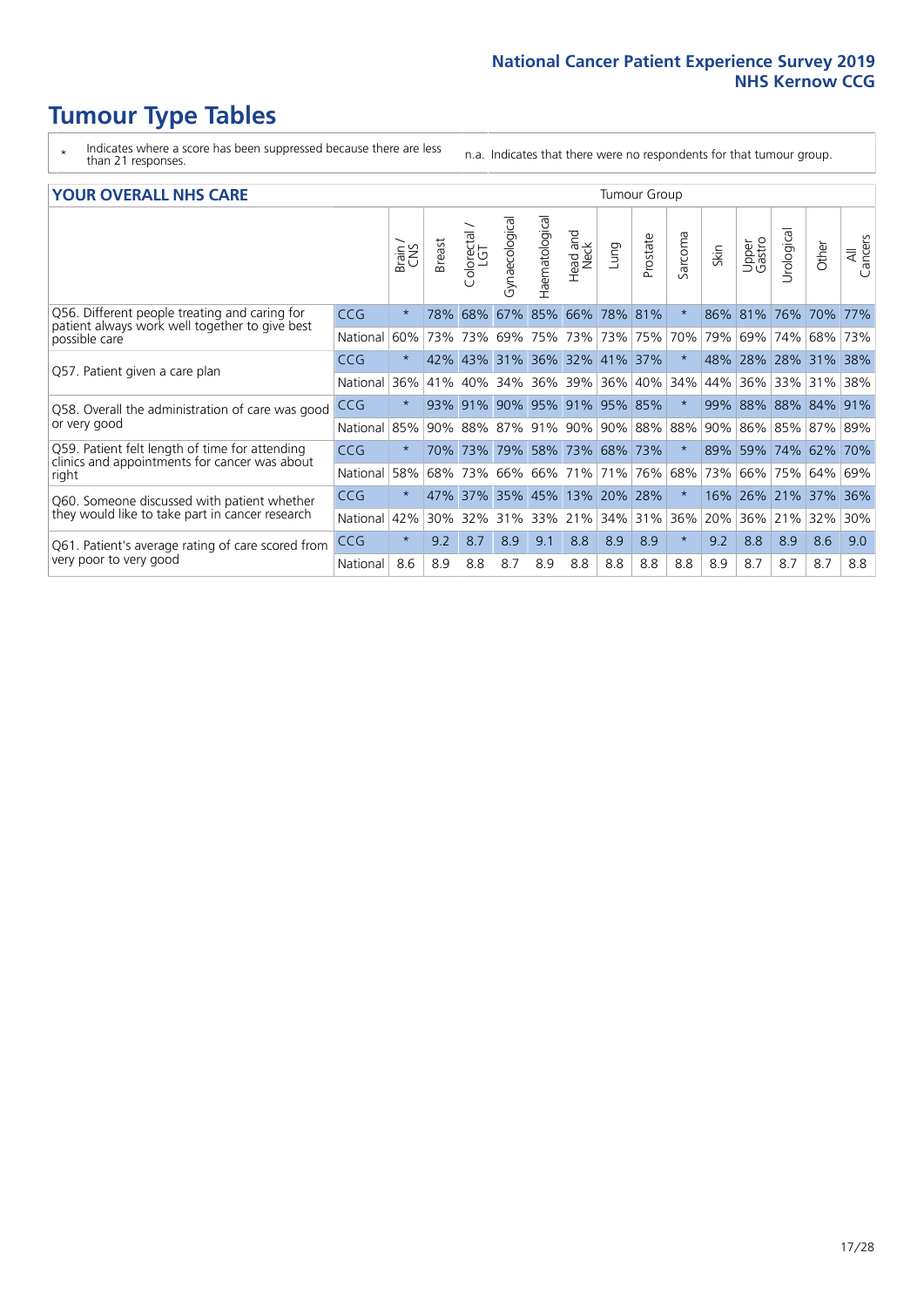# **Year on Year Charts**





#### **DIAGNOSTIC TESTS**





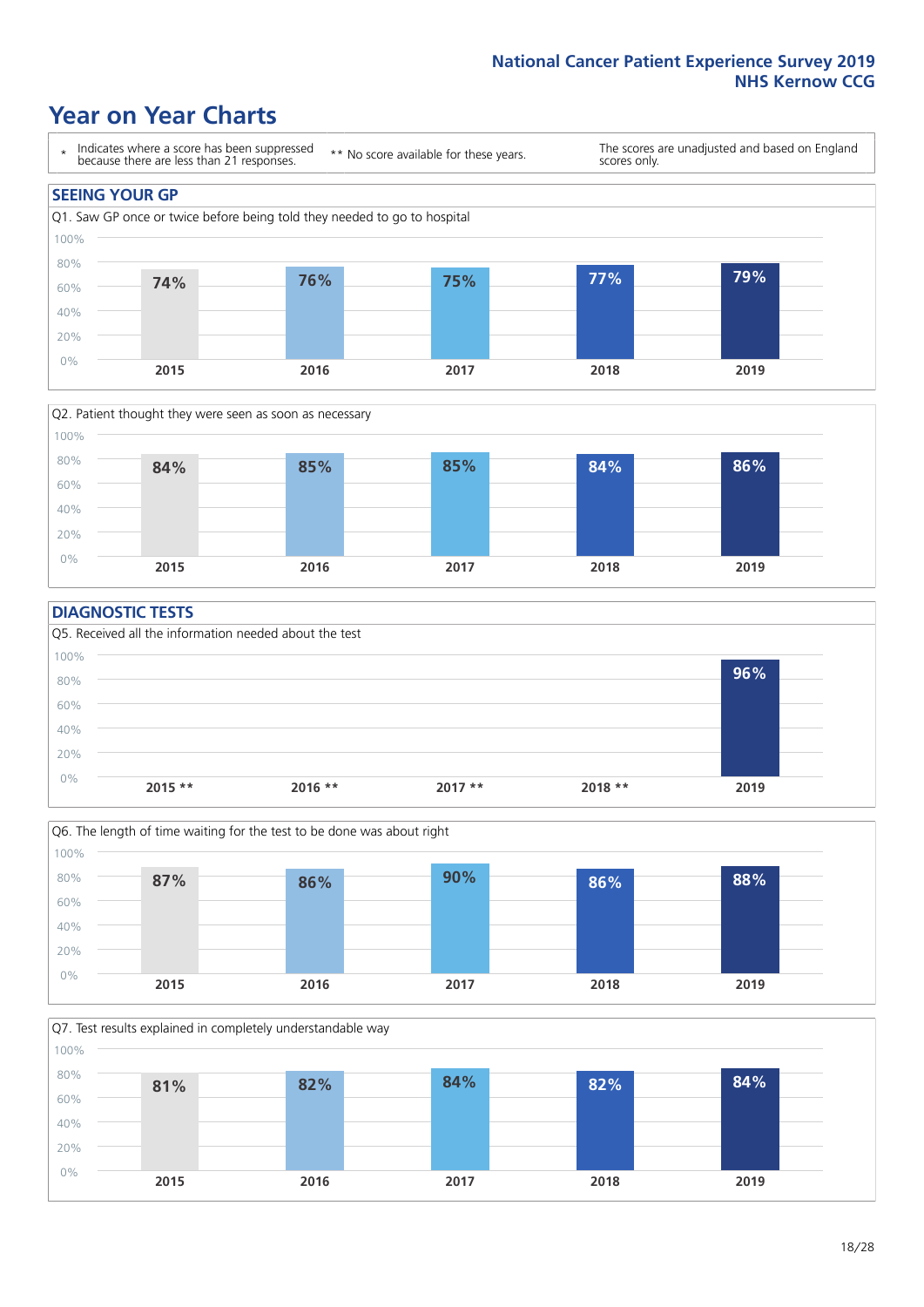# **Year on Year Charts**

\* Indicates where a score has been suppressed because there are less than 21 responses.

\*\* No score available for these years.

The scores are unadjusted and based on England scores only.









#### **DECIDING THE BEST TREATMENT FOR YOU**

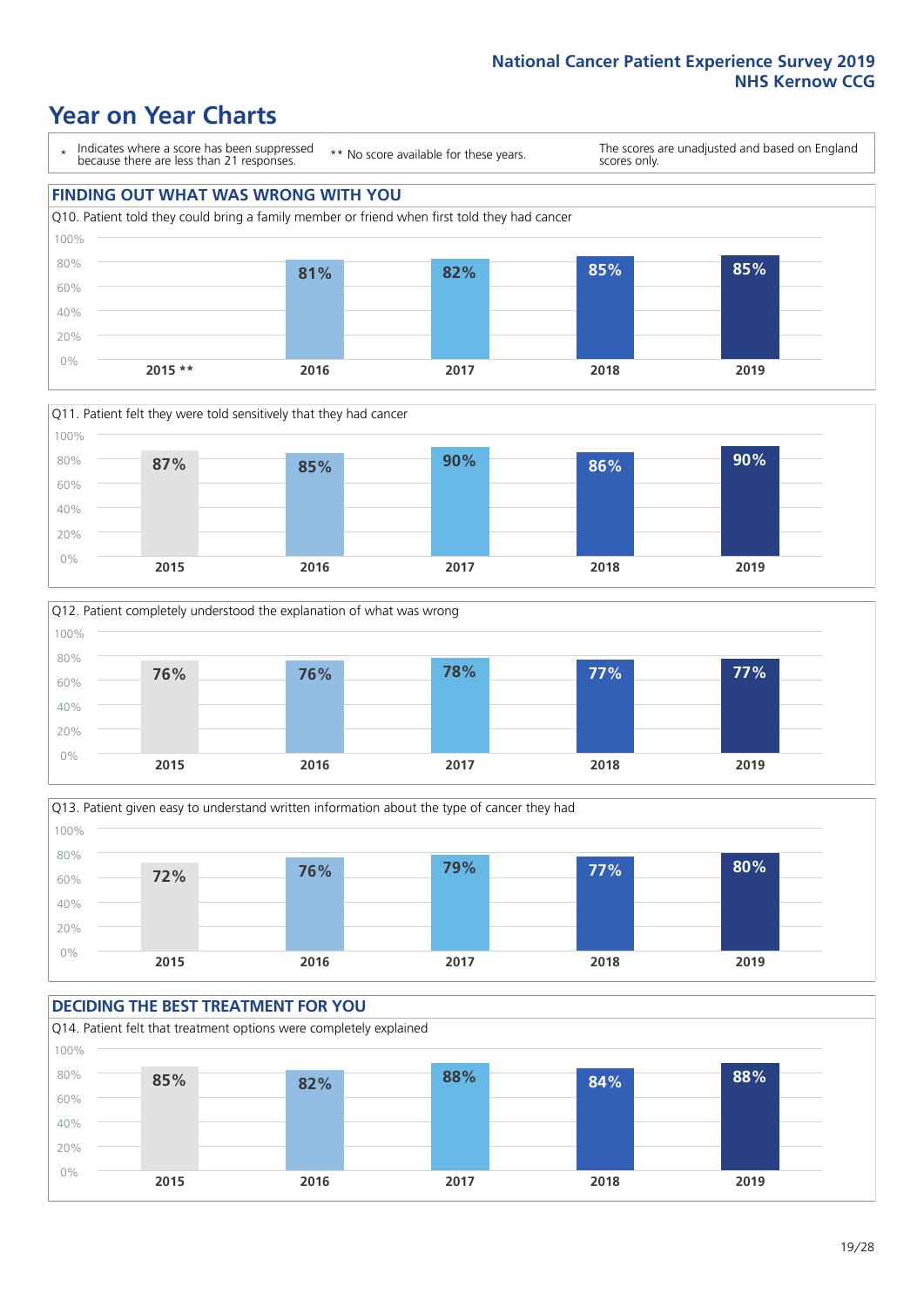# **Year on Year Charts**







Q18. Patient definitely involved as much as they wanted in decisions about care and treatment  $0%$ 20% 40% 60% 80% 100% **2015 \*\* 2016 \*\* 2017 \*\* 2018 \*\* 2019 86%**

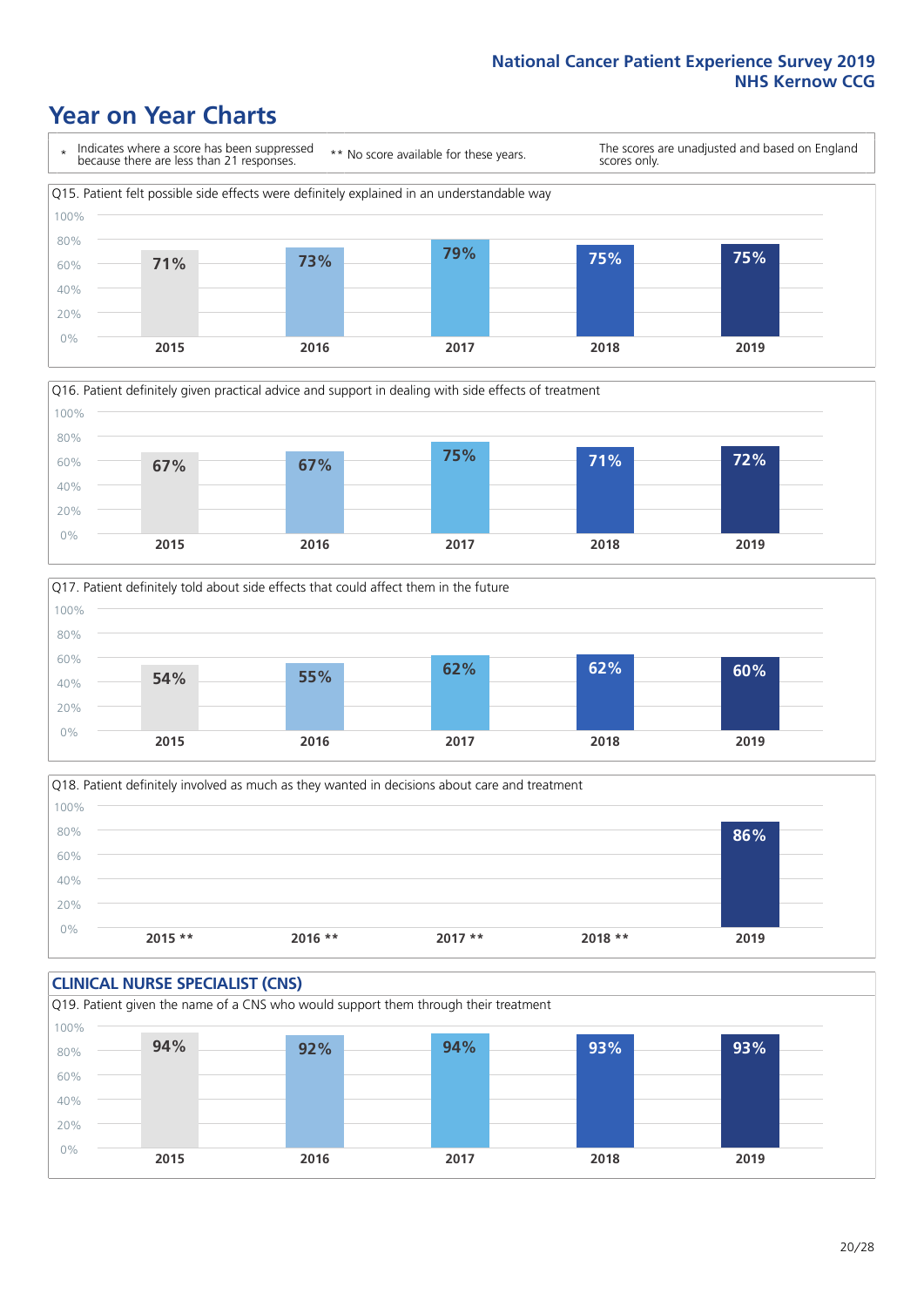# **Year on Year Charts**









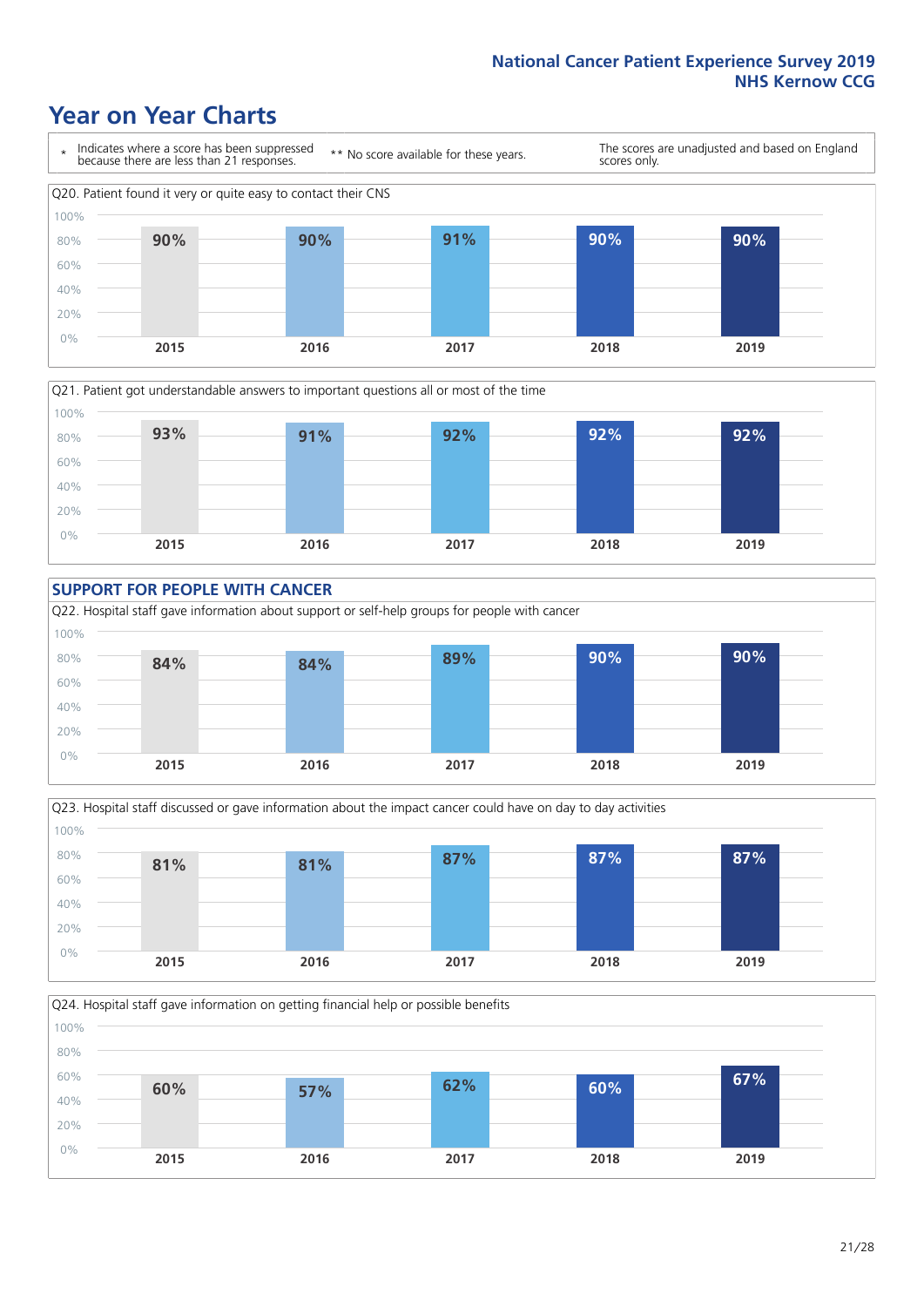# **Year on Year Charts**



#### **OPERATIONS**





### **HOSPITAL CARE AS AN INPATIENT** Q30. Hospital staff didn't talk in front of patient as if patient wasn't there 0% 20% 40% 60% 80% 100% **2015 \*\* 2016 \*\* 2017 \*\* 2018 \*\* 2019 89%**

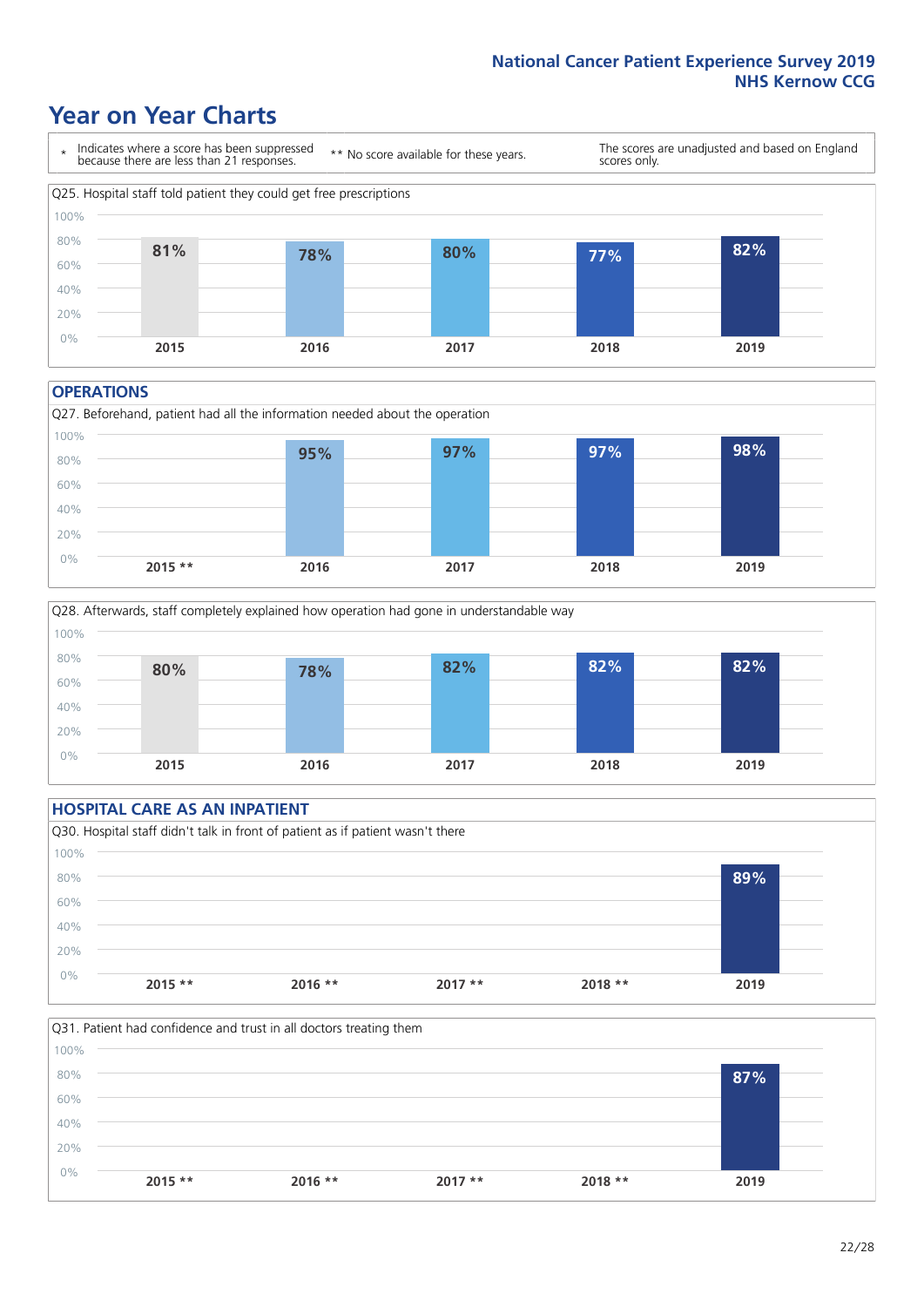# **Year on Year Charts**









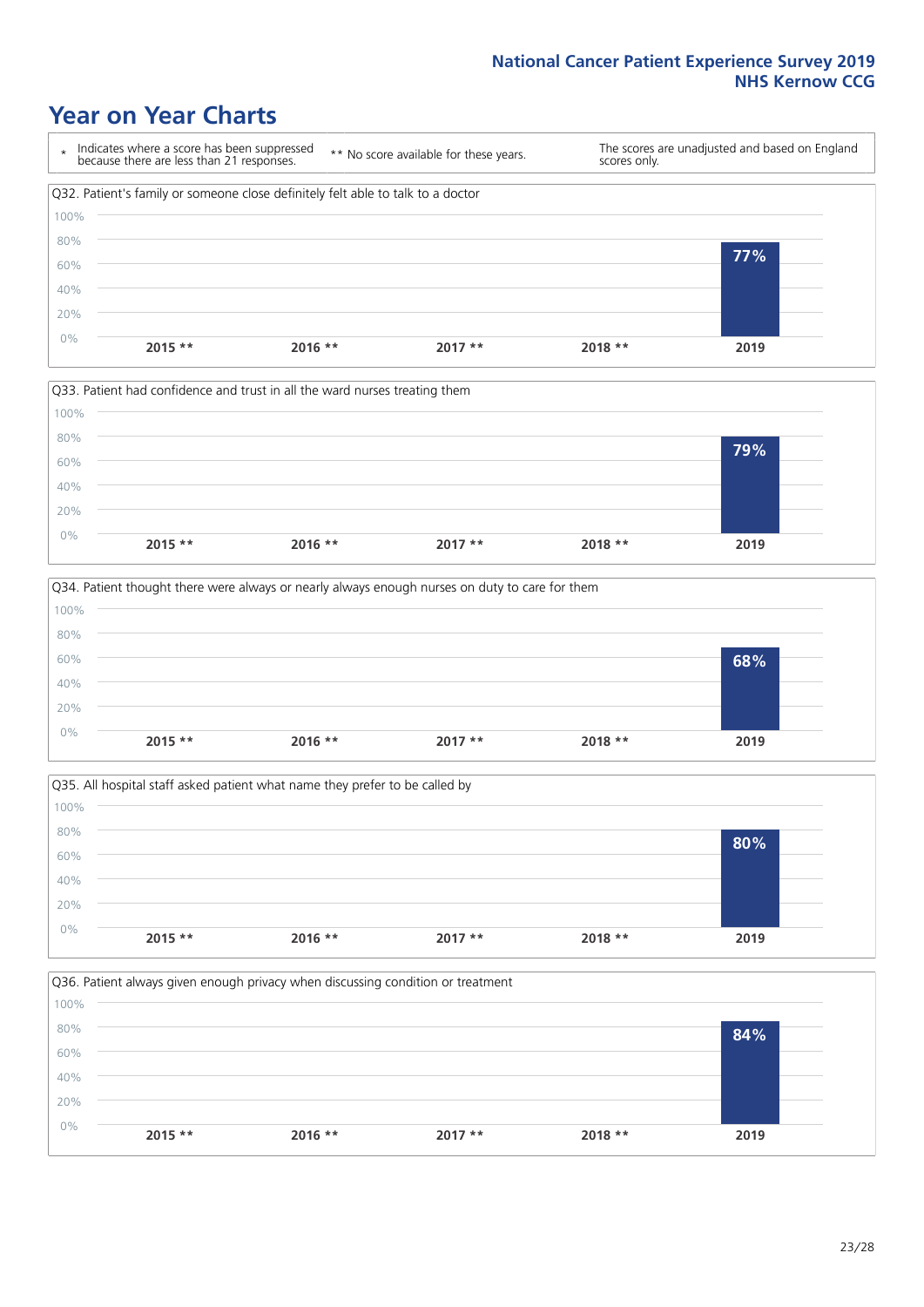# **Year on Year Charts**









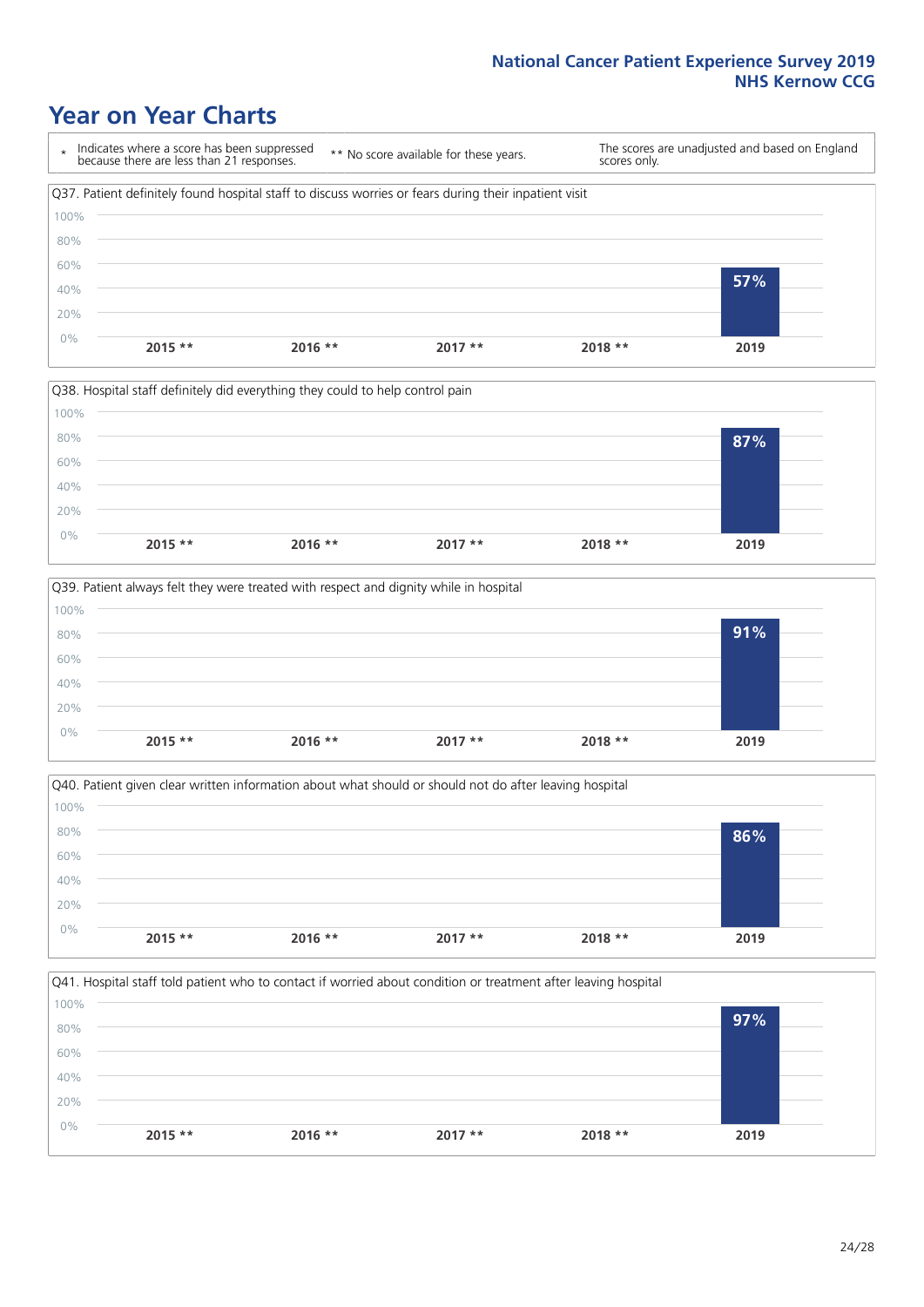# **Year on Year Charts**

\* Indicates where a score has been suppressed because there are less than 21 responses.

\*\* No score available for these years.

The scores are unadjusted and based on England scores only.

#### **HOSPITAL CARE AS A DAY PATIENT / OUTPATIENT**









Q49. Beforehand patient completely had all information needed about chemotherapy treatment 60% 80% 100% **87% 81% 86% 83% 85%**

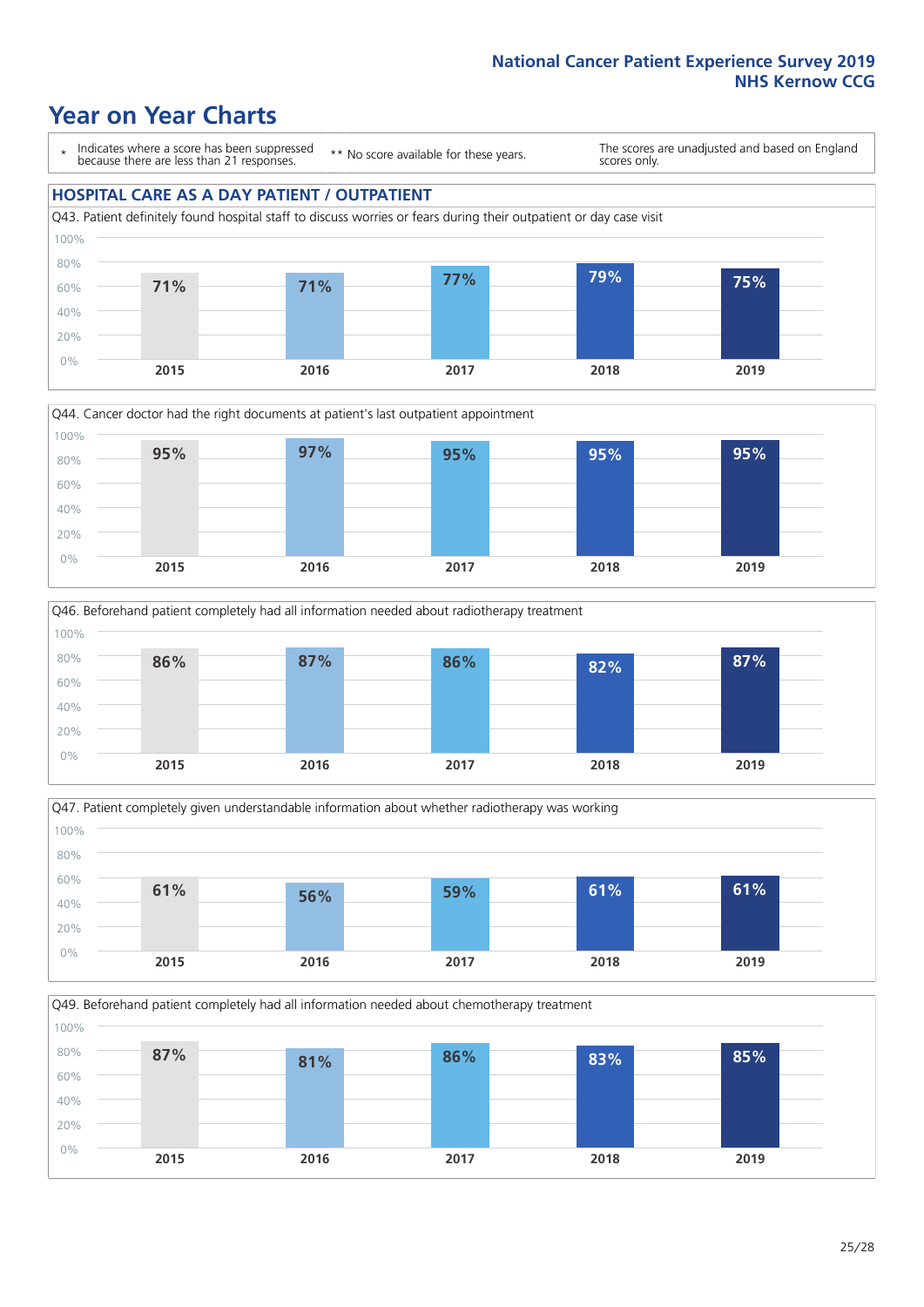# **Year on Year Charts**

\* Indicates where a score has been suppressed because there are less than 21 responses. \*\* No score available for these years. The scores are unadjusted and based on England scores only. Q50. Patient given enough information about whether chemotherapy was working in a completely understandable way 0% 20% 40% 60% 80% 100% **2015 2016 2017 2018 2019 70% 67% 70% 70% 71%**

#### **HOME CARE AND SUPPORT**







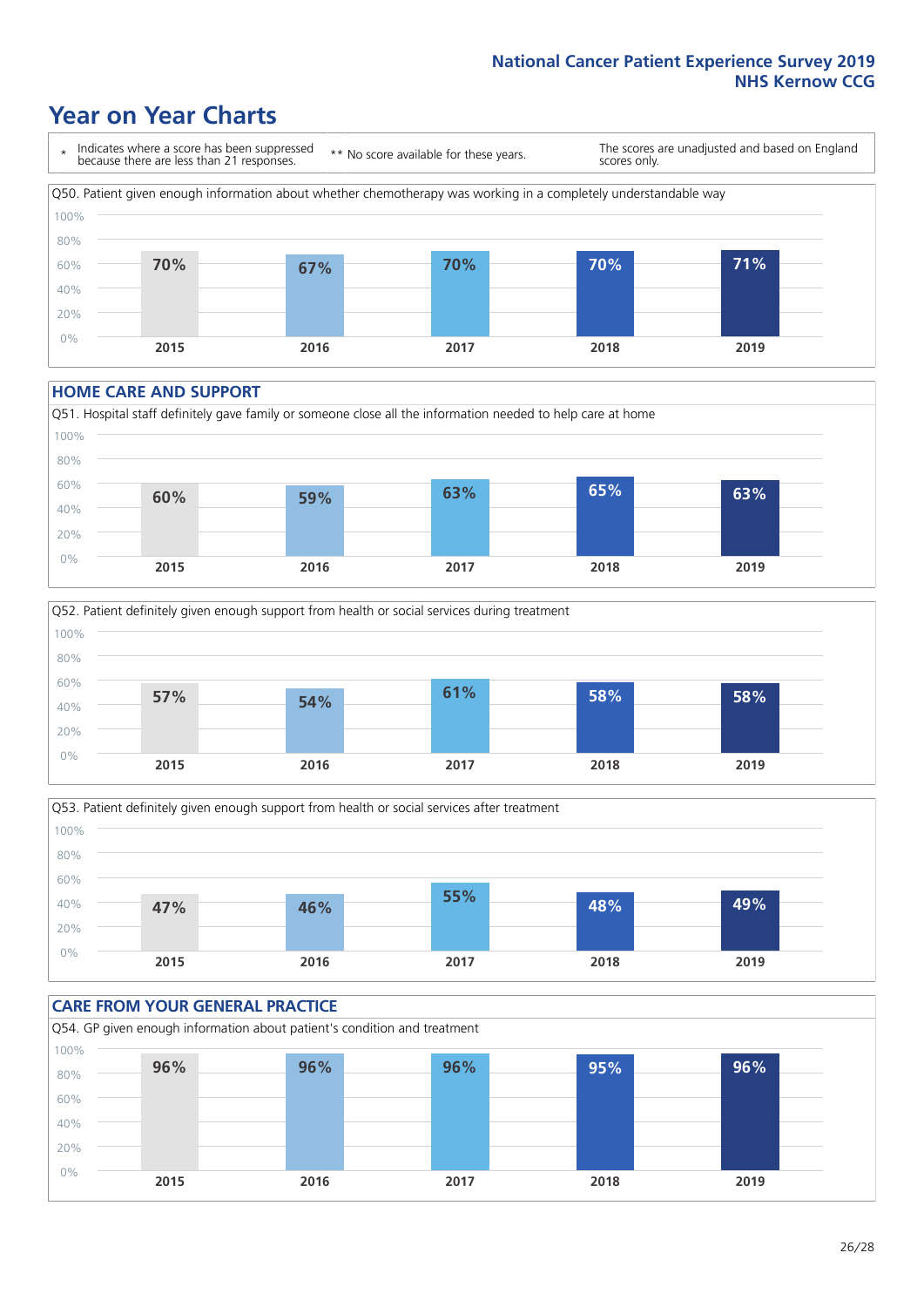# **Year on Year Charts**

\* Indicates where a score has been suppressed because there are less than 21 responses.

\*\* No score available for these years.

The scores are unadjusted and based on England scores only.

![](_page_26_Figure_5.jpeg)

#### **YOUR OVERALL NHS CARE**

![](_page_26_Figure_7.jpeg)

![](_page_26_Figure_8.jpeg)

![](_page_26_Figure_9.jpeg)

Q59. Patient felt length of time for attending clinics and appointments for cancer was about right

![](_page_26_Figure_11.jpeg)